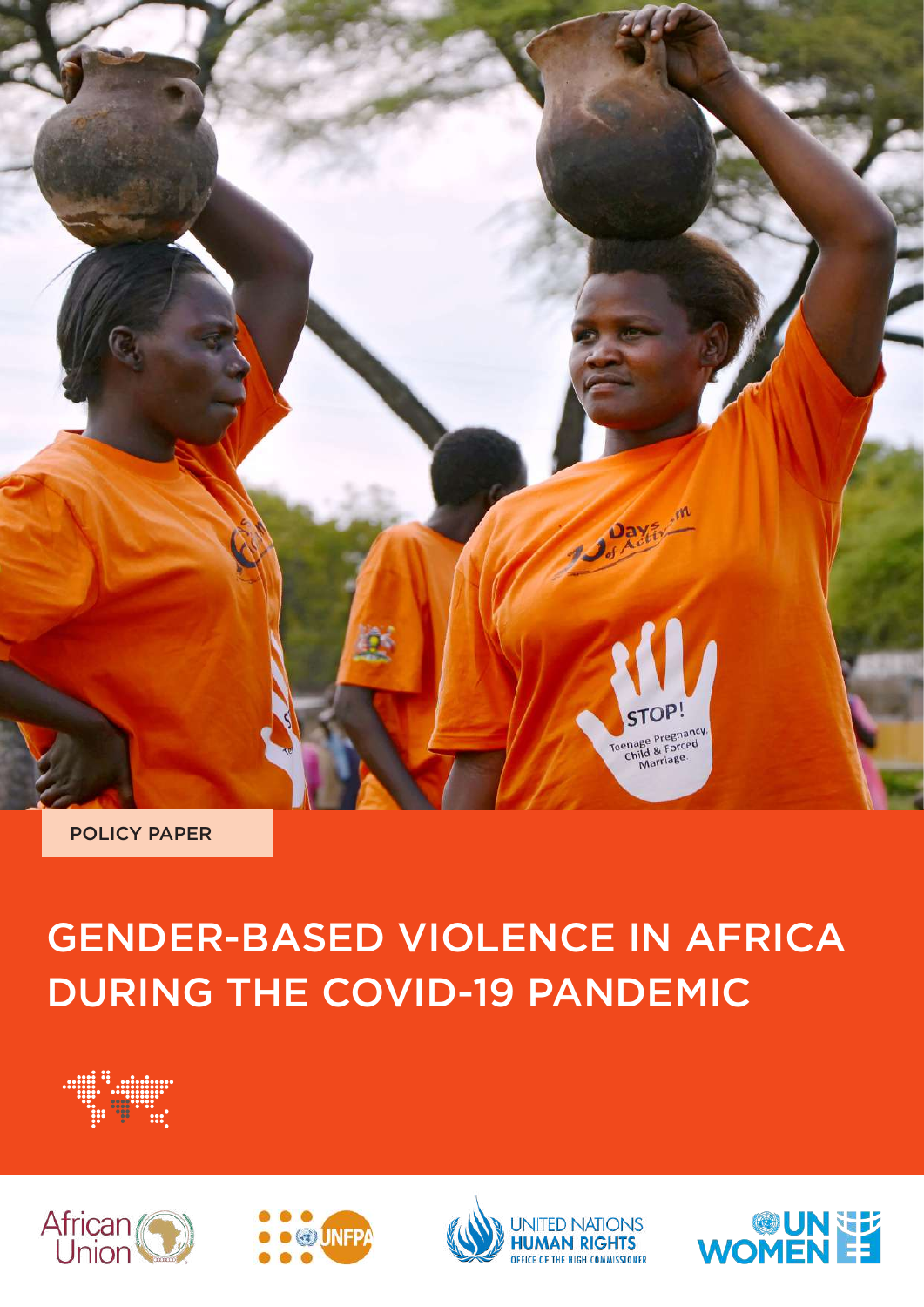Copyright © 2020 AUC-WGDD, UN Women, OHCHR and UNFPA

This paper is jointly published by the African Union Commission - Women, Gender and Development Directorate (AUC-WGDD), United Nations Entity for Gender Equality and the Empowerment of Women (UN Women), Office of the United Nations High Commissioner for Human Rights (OHCHR) and United Nations Population Fund (UNFPA).

The African Union Commission - Women, Gender and Development Directorate (AUC-WGDD) Roosevelt Street W21K19, Addis Ababa, Ethiopia P.O. Box 3243 Website: https://au.int/ Email: WGDD@africa-union.org

United Nations Entity for Gender Equality and the Empowerment of Women (UN Women), Liaison to AU and ECA Off Africa Road, UNDP Regional Service Centre 2nd Floor, next to Olympia Roundabout, Addis Ababa, Ethiopia PO Box 5580 Website: https://africa.unwomen.org/ Email: Tikikel.Tadele-Alemu@unwomen.org

Office of the United Nations High Commissioner for Human Rights (OHCHR), The Regional Office for East Africa New ECA Building Room 1N16, Addis Ababa, Ethiopia P.O. Box 3001 Website: https://www.ohchr.org/ Email: flurina.frei@un.org

United Nations Population Fund (UNFPA), Liaison Office to the AUC and ECA UNECA Compound, Congo Building, 5th Floor, Menelik II Avenue, Addis Ababa, Ethiopia P.O. Box 5580 Website: https://www.unfpa.org/ Email: ngonze@unfpa.org

December 2020

Cover Page: Women celebrating 16 days of activism against GBV in Moroto, Uganda. UN Women Uganda/Nadine Kamolleh Design and layout: Chong Liu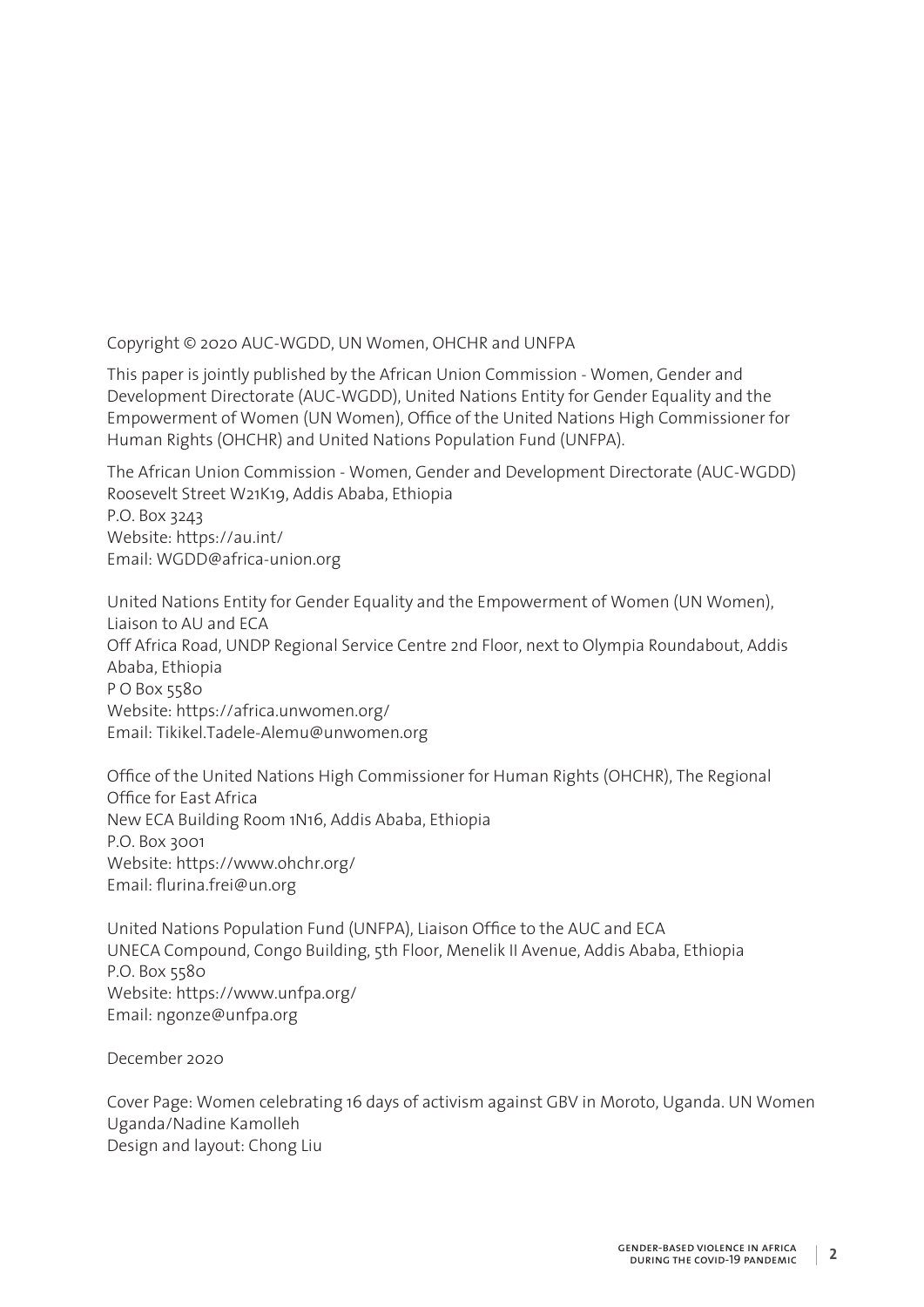# **TABLE OF CONTENTS**

| <b>ACKNOWLEDGMENTS</b>                                                                                  | 4               |
|---------------------------------------------------------------------------------------------------------|-----------------|
| <b>INTRODUCTION</b>                                                                                     | 5               |
| SHARP INCREASES IN THE RISK OF GENDER-BASED<br><b>VIOLENCE IN AFRICA</b>                                | 6               |
| <b>OVERVIEW OF THE PREVALENCE</b>                                                                       | 6               |
| SCHOOL CLOSURES DRIVE GENDER-BASED VIOLENCE                                                             | 8               |
| THE DATA GAP                                                                                            | 8               |
| THE AFRICAN UNION AND CONTINENTAL EFFORTS                                                               | 9               |
| <b>NOTABLE MEASURES IN THE AFRICA REGION</b>                                                            | 10 <sup>1</sup> |
| PRIORITIES TO<br>CONTINENTAL LEVEL<br><b>ADDRESSING</b><br><b>GENDER-BASED VIOLENCE DURING COVID-19</b> | 14              |
| <b>RECOMMENDATIONS</b>                                                                                  | 15              |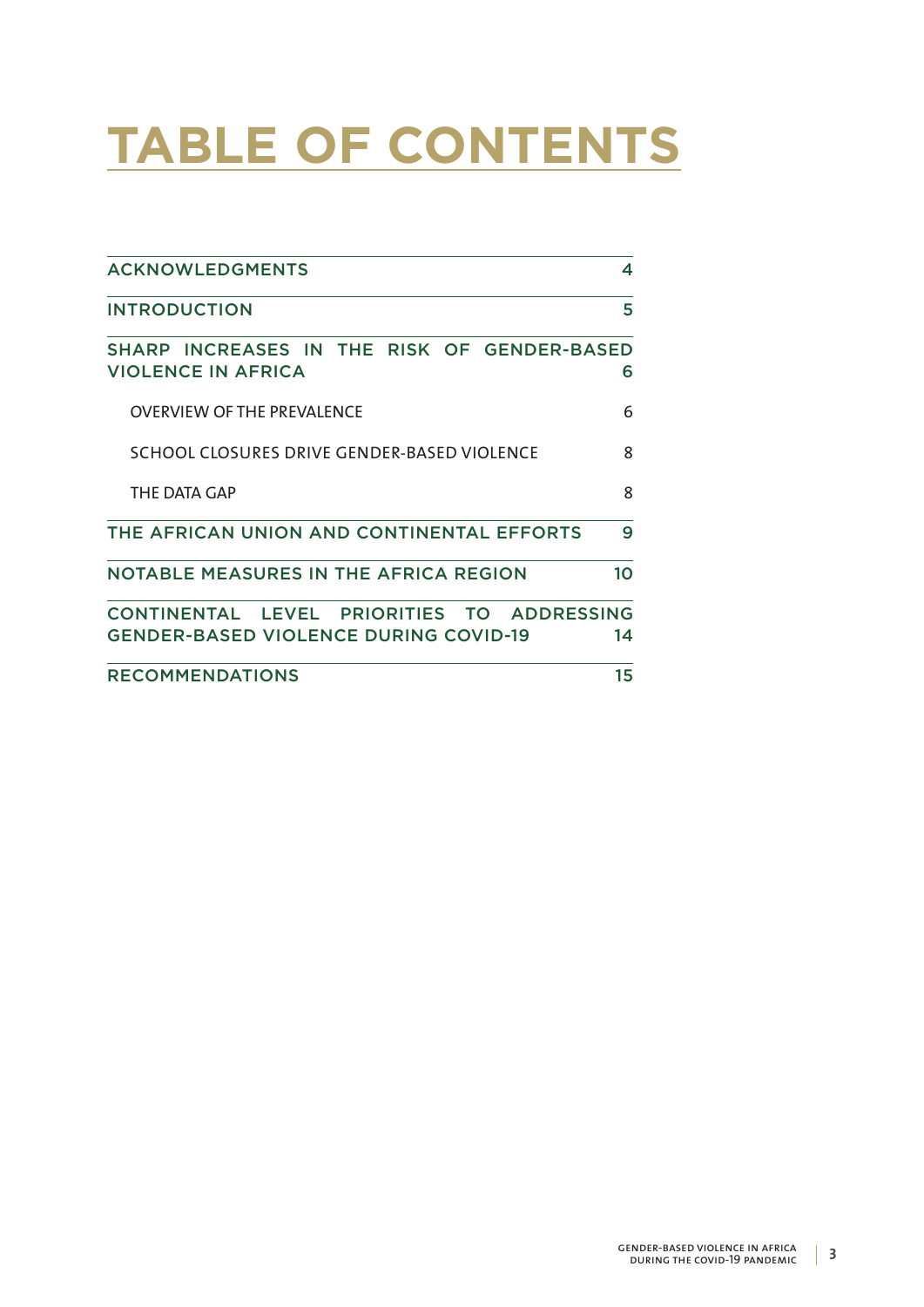# ACKNOWLEDGMENTS

This paper is a result of literature review and consultations with various stakeholders. The African Union Commission - Women Gender and Development Directorate (AUC-WGDD) and partners namely the United Nations Entity for Gender Equality and the Empowerment of Women (UN Women), Office of the United Nations High Commissioner for Human Rights (OHCHR) and United Nations Population Fund (UNFPA), gratefully acknowledge the leadership, guidance and contributions to the quality assurance, review, design and drafting of the paper provided by; Victoria Maloka, Marie Goretti Nduwayo, Adwoa Kufuor-Owusu and Caroline Ngonze.

The paper was developed by Dr. Jacinta Muteshi with technical inputs from Jeanne Flora Kayitesi, Caroline Monica Nkuziwalela (WGDD), Tikikel Tadele Alemu, Jack Onyisi Abebe, Amen Deneke and Dukaye Amare Mergia (UN Women), Flurina Frei and Paa Kwesi Cudjoe (OHCHR), Brian Mafuso (UNFPA).

The authors consulted literature from various stakeholders and actors in the region including experts from AU Member States, the African Union (AU), UN Offices, development partners, Civil Society Organizations, International Organizations, academia and research think tanks, individual gender advocates, at national and continental levels. In addition, the paper informed the AU 5th Specialized Technical Committee on Gender Equality and Women's Empowerment (STC on GEWE) experts session held on 23 November 2020 and the multi-stakeholder policy dialogue held on the occasion of the 16 days of activism against GBV on 10 December 2020.

We appreciate inputs from Arlette Bikomo Belinga Epse Mvondo-UN Women West and Central Africa, Anouk Heili-Regional Office for Arab States and Evelyn Ongige-UN Women East and Southern Africa. Other inputs were received from UN Women Country Offices including Addisalem Befekadu (Ethiopia); Tosin Akubu and Patience Ekeoba (Nigeria); Pearl Atuhaire (Liberia); Bouchard Zambo (Cameroon); Jules Mulimbi (the Democratic Republic of the Congo); Ulrich Martial Bienvenu Sandy (the Central African Republic); Maimouna Seyni Yaye (Niger); Oumou Belle Tore (Mali); Maritza Cecile Chantal (Cote d'Ivoire); Loveness Nyakujarah (South Africa); Beatrice Mulindwa (Uganda); Molline Marume (Zimbabwe) and Lucy Tesha (Tanzania) , as well as Caroline Ouaffo Wafang (OHCHR Geneva).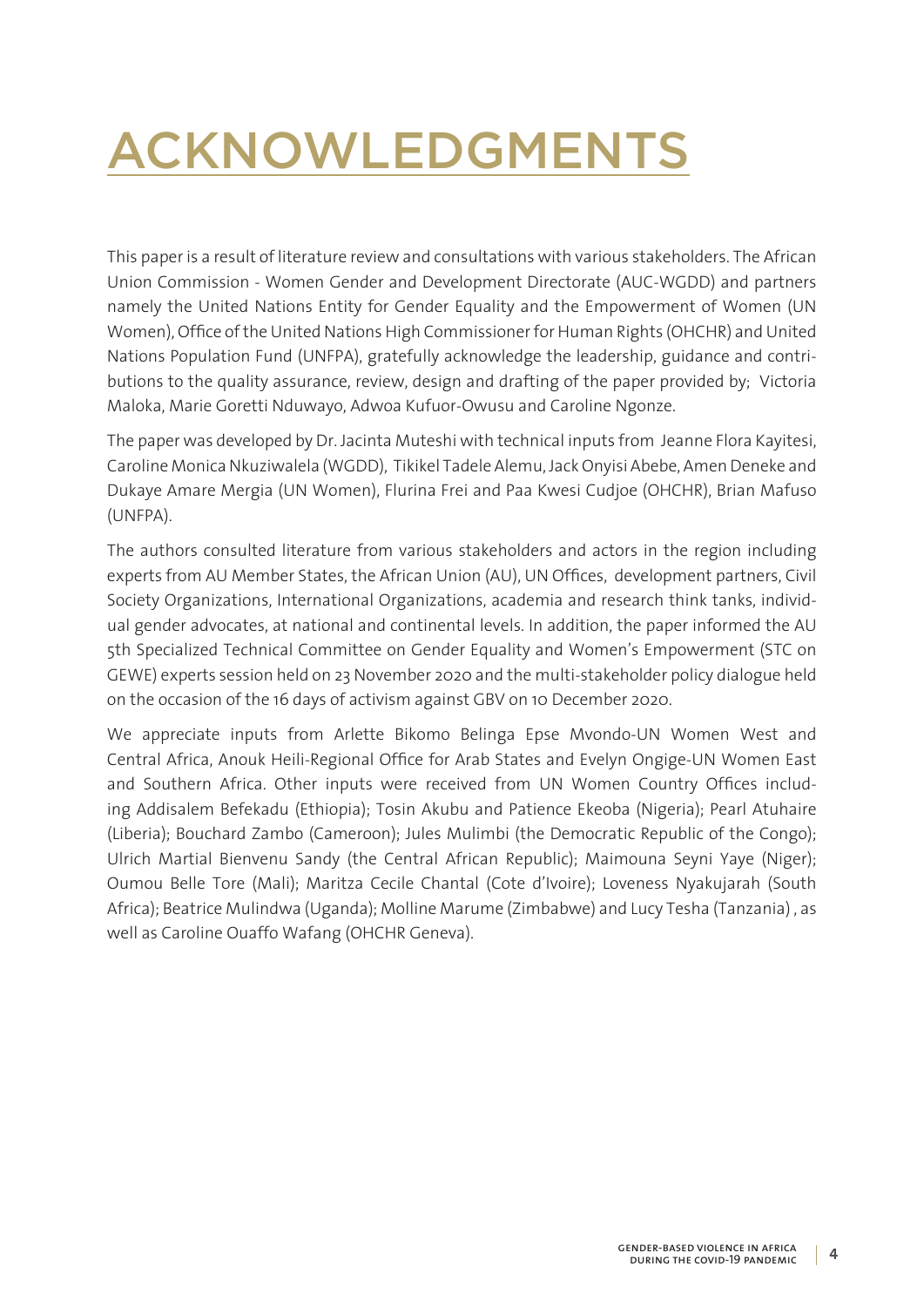## **Introduction**

Since the outbreak of the coronavirus disease (COVID-19), emerging data and reports from those on the front lines have shown that all types of violence against women and girls (VAWG) have intensified in countries affected by the pandemic. Before the pandemic, it was estimated that one in three women will experience violence during their lifetimes. Globally, 18% of ever-partnered women and girls aged 15–49 have experienced physical and/or sexual violence at the hands of a current or previous partner in the previous 12 months.1 Further, with COVID-19 there are reports of surges in violence against women (VAW) around the world being reported in many cases of upwards of 25% in countries with reporting systems in place.<sup>2</sup>

For every 3 months the lockdown continues, an additional 15 million additional cases of genderbased violence are expected.3

• A study4 conducted in six Sahelian countries showed that domestic violence, whether physical or verbal, increased from 40.6% before the COVID-19 crisis to 52.2% during the pandemic crisis, a rate of increase of 12%. Chad, Senegal and Mali recorded increases of 30%, 14% and 10% respectively. While Burkina Faso, Mauritania and Niger having less than 10% increase.

- 2 United Nations (2020) POLICY BRIEF: THE IMPACT OF COVID-19 ON WOMEN. Page 17-18. https://www.unwomen. org/-/media/headquarters/attachments/sections/library/ publications/2020/policy-brief-the-impact-of-COVID-19-onwomen-en.pdf?la=en&vs=1406
- 3 UNFPA, "Impact of the COVID-19 Pandemic on Family Planning and Ending Gender-based Violence, Female Genital Mutilation and Child Marriage", Technical Note, 27 April 2020, page 2
- 4 Justice and Dignity for the Women of Sahel (JDWS), (July 2020) "Sahel: outbreak of GBV cases under COVID-19, according to an NGO" https://www.jdwsahel.org/2020/08/07/ sahel-flambee-de-cas-de-vbg-sous-la-covid-19-selon-uneong/

As stay-at-home orders expand to contain the spread of the virus, women with violent partners increasingly find themselves isolated from the people and resources that can help them. Globally, there have been reports of abuse such as intimate partner violence, sexual harassment, domestic and sexual abuse of women and girls in many cases by family members, which are exacerbated particularly under lockdowns, restricted movements and school closures.

Correspondingly, the pandemic has farreaching impact on harmful practices against women and girls, including the elimination of Child marriage and female genital mutilation (FGM).

- Due to pandemic-related disruptions in prevention programmes, it is estimated that globally 2 million FGM cases could occur over the next decade that would otherwise have been averted<sup>5</sup>
- Efforts to end child marriage can be disrupted by the COVID-19 Pandemic. Which could result in an additional total 13 million child marriages taking place that otherwise would not have occurred between 2020 and 2030.6

Moreover, it is reported that gender-based violence survivors have experienced limited access to legal protection services as most civil hearings and case-file reception at courts are suspended; issuances of court orders are significantly delayed; and most legal aid centers are closed including limited access to help lines for girls and women.

Additionally, the pandemic and subsequent measures to address the pandemic have disrupted the availability and accessibility of services for survivors of violence. Service providers from all sectors, governmental and non-governmental, are over-stretched to

<sup>1</sup> Laura Turquet and Sandrine Koissy-Kpein (2020) COVID-19: Emerging gender data and why it matters. https://data.unwomen.org/resources/ COVID-19-emerging-gender-data-and-why-it-matters#vaw

<sup>5</sup> UNFPA, "Impact of the COVID-19 Pandemic on Family Planning and Ending Gender-based Violence, Female Genital Mutilation and Child Marriage", Technical Note, 27 April 2020, 6 UNFPA, Ibid.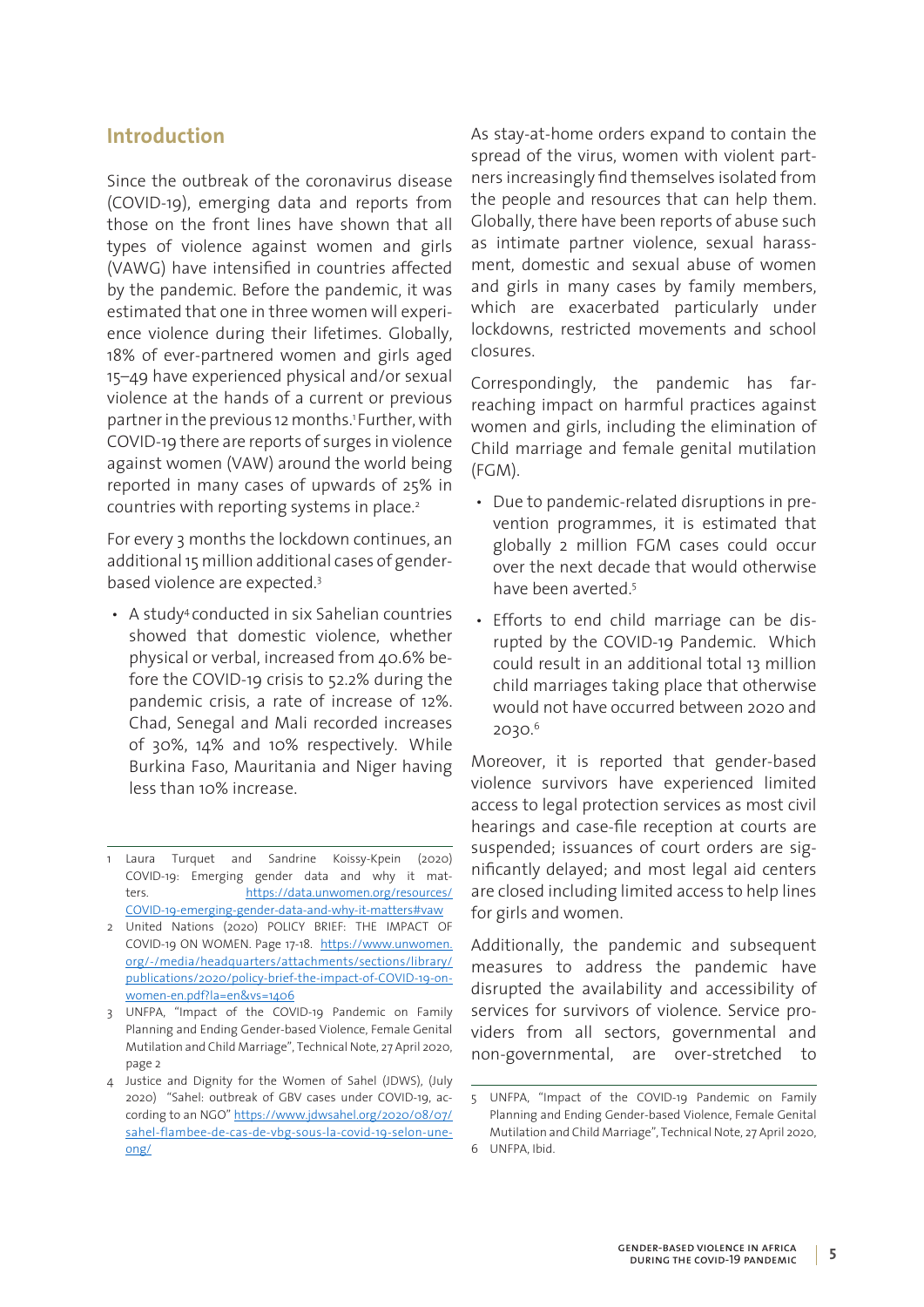maintain services to violence survivors, given constraints posed by the pandemic.7 For example, health services that are the first responders for women are overwhelmed, have shifted priorities, or are otherwise unable to help.<sup>8</sup> Access to services could be further restricted for survivors with unclear immigration status, sex workers, and/or homeless and street- entrenched populations;9 as well as persons with disabilities, older persons, refugees, internally displaced persons and people living with HIV. This highlights that some categories of women and girls in Africa are among the most vulnerable groups exposed to the negative impacts of the coronavirus pandemic.

Although, the COVID-19 pandemic is claiming the lives of many across the globe, the pandemic's disproportionate impact on women and girls' lives is threatening to reverse the hard-won gains in advancing women and girls' rights and gender equality.

This briefing report summarises published, grey literature and media reports on the rise of gender-based violence (GBV) as an aspect of the COVID-19 pandemic and lock downs in Africa. The brief documents the sharp increases in GBV outlining consequences, emerging priorities, promising practices and highlight their potential to effectively support and protect women and girls from gender-based violence as a standard part of response to the COVID-19 pandemic in the Africa region. Understanding the dynamics between GBV and COVID-19 is

7 UN Women, (2020) Impact of COVID-19 on violence against women and girls and service provision: UN Women rapid assessment and findings. https://www.unwomen.org/-/ media/headquarters/attachments/sections/library/ publications/2020/impact-of-covid-19-on-violence-againstwomen-and-girls-and-service-provision-en.pdf?la=en&vs=0

8 Peterman, A., Potts, A., O'Donnell, M., Thompson, K., Shah, N., Oertelt-Prigione, S. and van Gelder, N. (2020). "Pandemics and Violence Against Women and Children." Center for Global Development, Working Paper 528. Washington, DC: Center for Global Development. https://www.cgdev.org/sites/default/files/pandemics-and-vawg-april2.pdf

9 CARE (2020) Global Rapid Gender Analysis on COVID-19 https://www.rescue.org/sites/default/files/document/4676/globalrgacovidrdm33120final.pdf

important for crafting appropriate policy and programme responses.

## **Sharp Increases in the Risk of Gender-based Violence in Africa**

## OVERVIEW OF THE PREVALENCE

Across Africa gender data is beginning to show the exacerbated gender inequalities under COVID-19 placing women and girls at greater risk of GBV.10 For example;

## **East Africa**

The East African Community (EAC) Partner States have reported a sharp increase in the number of gender-based violence (GBV) cases. Ministries responsible for Gender across the region have reported a 48% increase in the Gender-based Violence cases reported to the Police or through the GBV Toll-Free lines:<sup>11</sup>

• Kenya: According to the Kenya National Council on Administration of Justice, there is a significant spike in sexual offences in many parts of the country. Sexual offences such as rape and defilement have constituted more than 35% of all reported cases.12

## **Central Africa**

• Cameroon: A survey on the COVID-19 gender impact carried out in May 2020 found that; almost 4 out of 10 (35.8%) respondents state that they have noticed an increase in violence in their respective households. This increase is noticed both by men (35.2%) and

<sup>10</sup> Laura Turquet and Sandrine Koissy-Kpein (2020) COVID-19: Emerging gender data and why it matters. https://data.unwomen.org/resources/ COVID-19-emerging-gender-data-and-why-it-matters#vaw

<sup>11</sup> The East African Community "Gender-Based Violence and COVID-19 in the EAC" https://www.eac.int/gender/gbv/ gbv-and-covid-19

<sup>12</sup> "Sexual Violence Cases Rise amid Virus Curfew." Daily Nation. https://www.nation.co.ke/news/Sexualviolencecases-rise-amid-virus-curfew/1056-5522346-vd87a4z/index. html (April 27, 2020). Source: UN Women. https://www2.unwomen.org/-/media/field%20office%20africa/attachments/ publications/2020/ending%20violence%20against%20 women%20and%20girls%20in%20covid-19%20response. pdf?la=en&vs=4255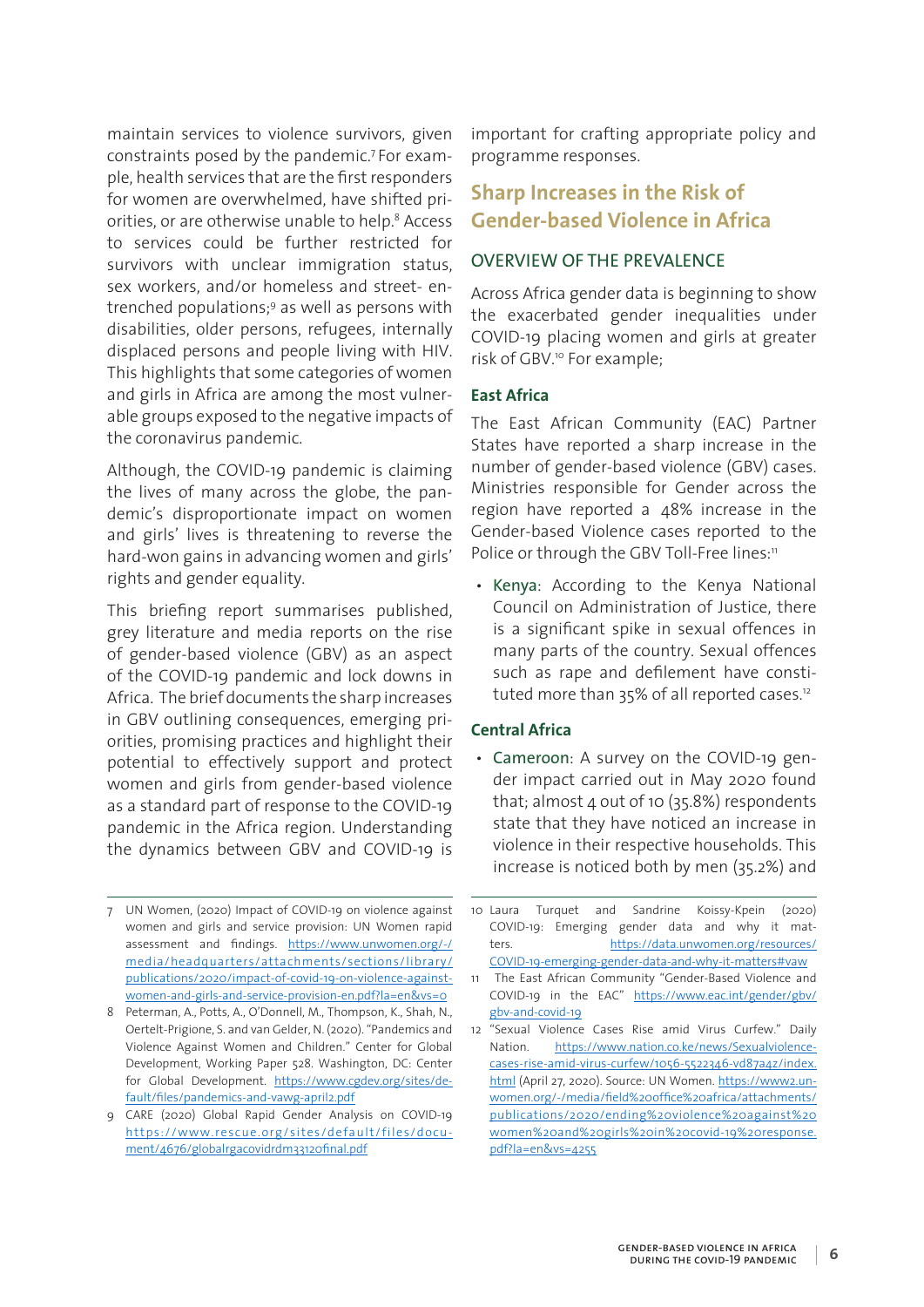women (36%). Movement restrictions, a reduction in financial resources and population anxiety could be the cause of the said increase. Men as well as women declare that there is an increase in psychological violence  $(16.4\%)$ <sup>13</sup>

• Central African Republic: There is a surge in gender-based violence (GBV) since the COVID-19 virus pandemic and measures to control it began, with reported injuries to women and children spiking by 69 percent. Since April, GBV has increased by an estimated 10 percent, while reported injuries to women and children have increased 69 percent, rape by 27 percent, and other assaults by 45 percent, according to a June 2020 report by crime analysts with the UN stabilization mission in CAR (MINUSCA).14

## **North Africa**

- Algeria: Several cases of femicide have been committed since the beginning of the year. The incidents increased in the context of the confinement, with a murder occurring every three to four days.<sup>15</sup>
- Egypt: There was a 19% increase of violence against family members linked to strict measures being implemented to limit the spread of COVID-19, according to a UN Women Egypt and Baseera survey. Amongst women surveyed from 04 to 14 April 2020, 11% of women had been exposed to violence the week before the survey.
- Libya: A rapid assessment conducted by UN Women in Libya at the onset of the pandemic indicated that nearly half of the women surveyed feared escalation of violence at home at the beginning of the lockdown period.
- Tunisia: VAWG has increased 9-fold during COVID-19. During the lockdown period (from March to June 2020), the helpline from the Ministry of Women Affairs received a number of 11,361 calls. 87% of them were reported physical violence against women and girls.

## **Southern Africa**

• South Africa: Official reports show that within the first week of level 5 lockdown, South African Police Services (SAPS) received 2,320 complaints of gender-based violence, with only 148 related charges made. These statistics represent a 37% increase from the weekly average of South African GBV cases reported for 2019.16 Additionally, the GBV Command Centre in South Africa recorded a spike in gender based violence cases reported during the lockdown during 27th March to 16th April with a total of 10,660 through phone calls, 1503 through unstructured supplementary services data (USSD) and 616 SMSs. On 16th April alone, the Centre has received 674 cases.<sup>17</sup>

#### **West Africa**

• Liberia: Records show a 50% increase in gender-based violence in the first half of

<sup>13</sup> ONUFEMMES-BUCREP (2020). COVID-19 Gender Impact Rapid Assessment Survey (Covid-19 GIRAS), Rapport d'enquête, 32p. http://www.minproff.cm/wp-content/uploads/2015/05/ COVID\_final\_ENG.pdf

<sup>14</sup> United Nations Development Fund (UNDP). July 2020. "In CAR, violence against women is surging amid COVID-19 pandemic, study finds", https://www.undp.org/content/ undp/en/home/news-centre/news/2020/ln\_CAR\_violence against women surging amid COVID19.html

<sup>15</sup> Justice and Dignity for the Women of Sahel (JDWS), (July 2020) "Sahel: outbreak of GBV cases under Covid-19, according to an NGO" https://www.jdwsahel.org/2020/08/07/ sahel-flambee-de-cas-de-vbg-sous-la-covid-19-selon-uneong/

<sup>16</sup> Research by the UN Gender Theme Group led by UN Women South Africa Multi-Country Office.

<sup>17</sup> Smith, Elliot. 2020. "South Africa's Ramaphosa Blasts 'despicable' Crime Wave during Coronavirus Lockdown." CNBC. https://www.cnbc.com/2020/04/13/ south-africas-ramaphosa-blasts-despicablecrime-wave-during-coronavirus-lockdown.html (April 27, 2020). Source: UN Women. https://www2.unwomen.org/-/media/field%20office%20africa/attachments/publications/2020/ending%20 violence%20against%20women%20and%20girls%20in%20 covid-19%20response.pdf?la=en&vs=4255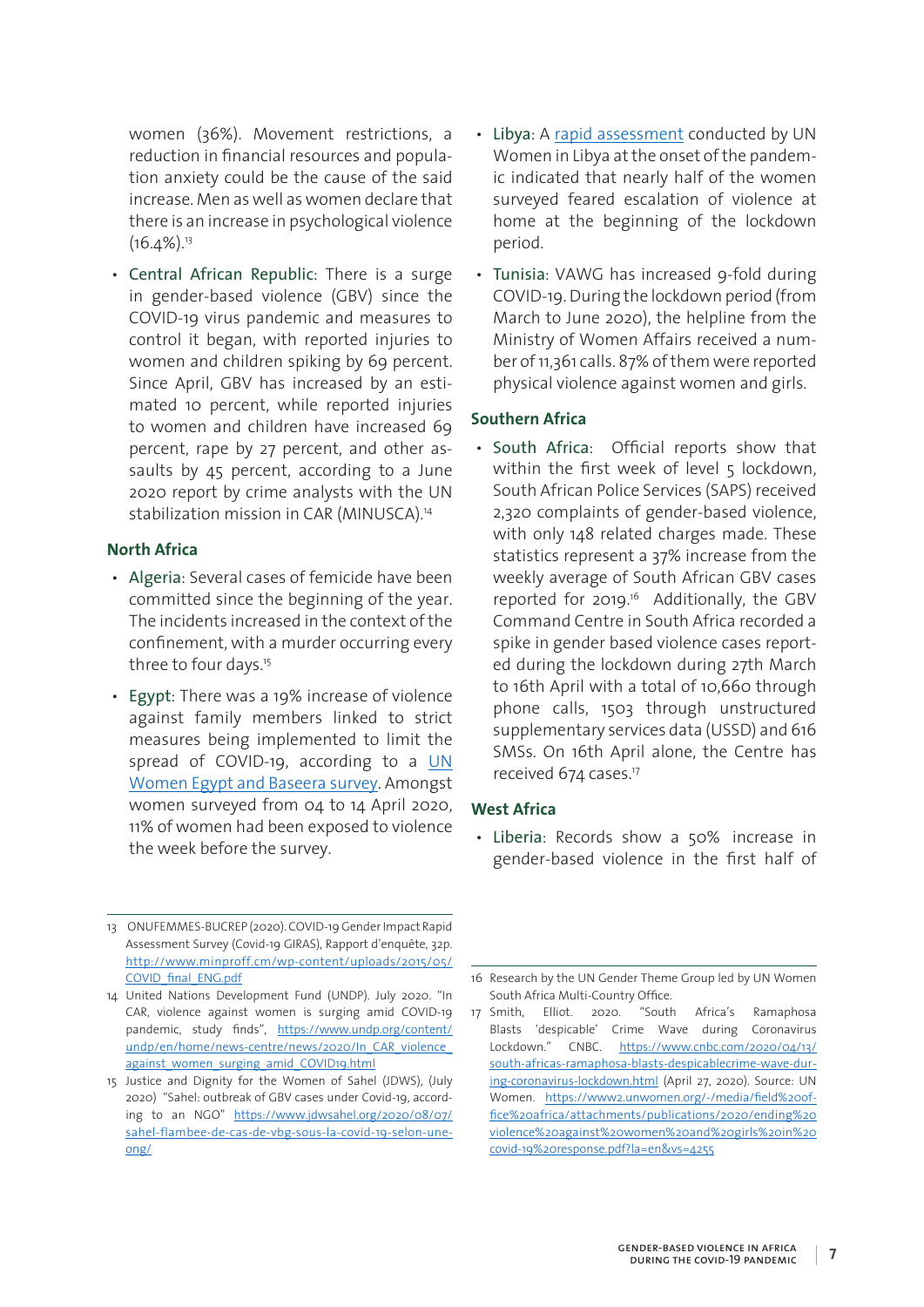2020. Between January and June, there were more than 600 reported rape cases.<sup>18</sup>

• Nigeria: Reporting from 24 states across the country shows that the number of reported incidents of domestic violence spiked by 56 percent during the first two weeks of April compared with the same period in March, after lockdown measures were enacted on 31 March. In Lagos State, cases of domestic violence have surged by over 100 percent during the lockdown period (as of 14 April) compared with the number of cases reported for the entire month of March.<sup>19</sup>

## SCHOOL CLOSURES DRIVE GENDER-BASED VIOLENCE

School closures intensify gender inequalities, especially for the poorest girls and adolescents who face a greater risk of early and forced marriage, sexual abuse and unintended pregnancy during emergencies.20 Further, across Africa demand for school re-openings have been uneven or there has not been a consistent re-opening of schools across all grades.

Moreover, in areas where social norms lead to greater disparities between girls and boys in enrollment and retention in school, temporary disruption as a result of a crisis such as COVID-19 can lead to permanent removal from school. Families being unable to pay school fees resulting from loss of income during the crisis, negative coping mechanisms such as child marriage, or the loss of educational infrastructure such as girls' peer networks and teachers are prominent concerns.<sup>21</sup> This has long-term negative impacts on girls' access to opportunities and resources to improve their lives and

- 20 https://www.weforum.org/agenda/2020/05/ covid19-gender-equality-women-deliver
- 21 CARE and the International Rescue Committee. Global Rapid Gender Analysis for COVID-19. March 2020. https:// www.careinternational.org/files/files/Global\_RGA\_COVID\_ RDM 3\_31\_20\_FINAL.pdf

ultimately, on their educational, economic, and health outcomes.<sup>22</sup> For example,

- Kenya: Some preliminary data from the International Rescue Committee suggests that in the far northern town of Lodwar, teenage pregnancies among clients of the International Rescue Committee aid group nearly tripled to 625 in June-August this year, compared with 226 in the same period a year earlier. In the nearby refugee camp of Kakuma, adolescent pregnancies among clients jumped to 51 in the March-August 2020 period, compared with 15 in the same period in 2019.<sup>23</sup>
- Malawi: The Civil Society Coalition on Education organization reported at least 5,000 cases of teenage pregnancies in Phalombe district in the nation's south, and more than 500 girls had been married off following the pandemic. Meanwhile, in the eastern district of Mangochi, the area had recorded a 16 percent increase in teenage pregnancies. The area had recorded 6,235 cases between January and June last year compared to 7,274 cases in a similar period in 2020.24
- Uganda: At least 4,300 teenage pregnancies were registered in the first four months of the COVID-19 lockdown by the Ministry of Gender, Labour and Social Development.25

<sup>18</sup> UNFPA. West and Central Africa Region COVID-19 Situation Report No. 8, https://wcaro.unfpa.org/sites/default/files/ pub-pdf/wcaro\_covid-19\_unfpa\_sitrep8-01\_30sept.pdf

<sup>19</sup> UN Women (April 2020) "The private sector's role in mitigating the impact of covid-19 on vulnerable women and girls in Nigeria." UN Women Nigeria.

<sup>22</sup> Coalition for Women's Economic Empowerment and Equality (April 2020) COVID-19 and Women's Economic Empowerment https://www.icrw.org/wp-content/uploads/2020/04/ cweee\_covid\_and\_wee\_brief\_final.pdf

<sup>23</sup> Ayenat Mersie, (November 2020) Teenage pregnancies rise in parts of Kenya as lockdown shuts schools. https://www.reuters. com/article/us-health-coronavirus-teenage-pregnancie/ teenage-pregnancies-rise-in-parts-of-kenya-as-lockdownshuts-schools-idINKBN27W11H

<sup>24</sup> David Ochieng Mbewa (July, 2020) Concern in Malawi as early marriages, teen pregnancies rise amid school closures. https:// africa.cgtn.com/2020/07/28/concern-in-malawi-as-earlymarriages-teen-pregnancies-rise-amid-school-closures/

<sup>25</sup> Shabibah Nakirigya (October 2020) "Uganda: 4,300 Teenage Pregnancies Reported in 4 Months". The Monitor.https://allafrica.com/stories/202010260408. html#:~:text=pregnancy.&text=At%20least%20 4%2C300%20teenage%20pregnancies,Gender%2C%20 Labour%20and%20Social%20Development.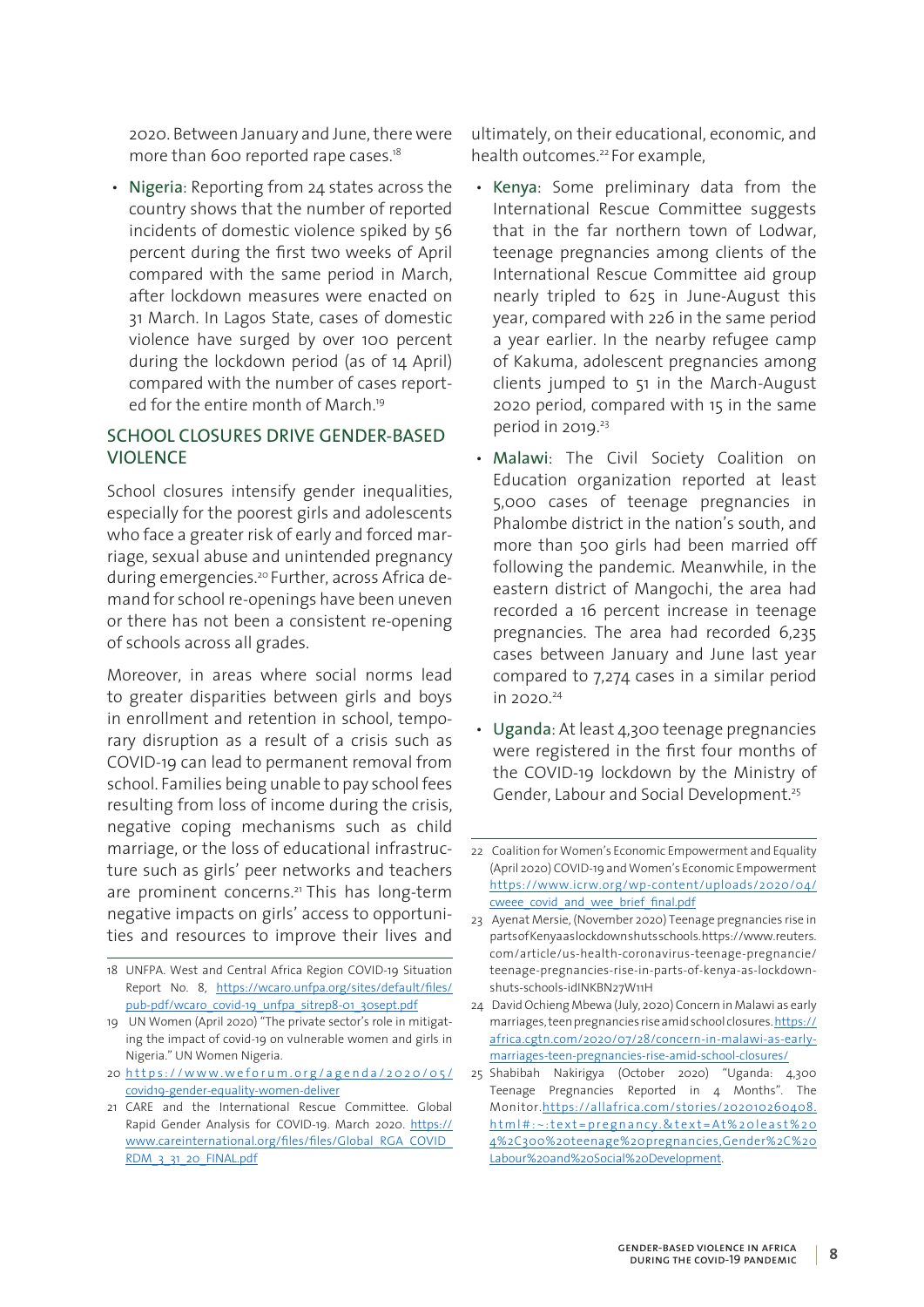## THE DATA GAP

Data collection on the types of violence against women and girls, is essential to prioritize addressing violence against women in the response to COVID-19 and recovery efforts. The emerging data of the impact of COVID-19 on women and girls highlighted in this briefing may currently likely only be reflecting the worst cases. Without access to private spaces, many women will struggle to make a call or to seek help online. Moreover, the potential loss of income due to self-isolation, potential lack of information regarding which GBV services remain available, and fears of contracting the virus at service points has created multiple barriers whereby survivors of GBV may find themselves in a near impossible situation: unable to seek support, unable to access services, unable to leave their abusers<sup>26</sup> and with nowhere to go. Thus understanding the scale and diverse experiences of sexual and gender-based violence (SGBV) for women and girls during the COVID-19 pandemic remains paramount for all African countries. Cameroon, Kenya, Malawi, South Africa, Uganda and Zimbabwe,<sup>27</sup> provide example of taking steps to improve the collection and use of violence against women data in the COVID-19 context.

## **The African Union and Continental Efforts**

During the webinar session of African Union Ministers in Charge of Gender and Women's Affairs on "COVID-19 Response and Recovery: A Gendered Framework" held on 12 May 2020, in his opening statement, H.E. Moussa Faki Mahamat, the Chairperson of the African Union Commission (AUC), AUC highlighted the need

for mainstreaming gender into all COVID-19 responses. "We must, therefore, together ensure that this situation does not become the breeding ground for the propensity of violence against women. The fight against impunity, respect for dignity, equality and solidarity must be the cardinal values in the gender approach against COVID-19." In this regard, the AUC has developed a Continental Strategy and established a Fund in Response to COVID-19 to support a sustainable medical response, to the pandemic, with the expertise of Africa CDC, and mitigate its socio-economic consequences in its Member States.

Further, African Union Guidelines on Gender-Responsive Responses to COVID-19 were developed to assist Member States in integrating gender equality in all COVID-19 responses in the continent in line with the AU Constitutive Act. The guidelines are meant to complement existing response at a continental level led by AUC through the Africa CDC, at a regional level by RECs and at national levels by Member States. The guidelines encapsulate key gender mainstreaming concepts and strategies including sex disaggregated data, gender budgeting, scalable and high impact programs owned at all levels, strategic partnership and multisectoral approaches, effective full inclusion of women, enforcement of existing commitment to gender equality, women's empowerment and documentation and sharing of experiences.<sup>28</sup>

In addition, the African Union Commission - Women, Gender and Development Directorate (AUC-WGDD) in collaboration with Office of the United Nations High Commissioner for Human Rights (OHCHR) jointly developed a guidance on the possible actions African States could take, in accordance with their human rights obligations, to prevent discrimination against women and girls in their responses to

<sup>26</sup> CARE International and The International Rescue Committee (2020). Global Rapid Gender Analysis for COVID-19. Washington, D.C. and London: CARE International and International Rescue Committee. https://www.rescue.org/ sites/default/files/document/4676/globalrgacovidrdm-33120final.pdf

<sup>27</sup> UNDP-UN Women COVID-19 GLOBAL GENDER RESPONSE TRACKER. Factsheet: Sub-Saharan Africa https://www. undp.org/content/dam/undp/library/km-qap/UNDP-UNWwomen-COVID19-SSA-Regional-Factsheet-2020.pdf.pdf

<sup>28</sup> AU, UNECA and UNW (May 2020) "COVID-19 Response and Recovery": A Gendered Framework. Report of the meeting of the African Union Ministers in Charge of Gender and Women's Affairs. https://au.int/sites/default/files/documents/38617 doc-gewe and covid 19 eng.pdf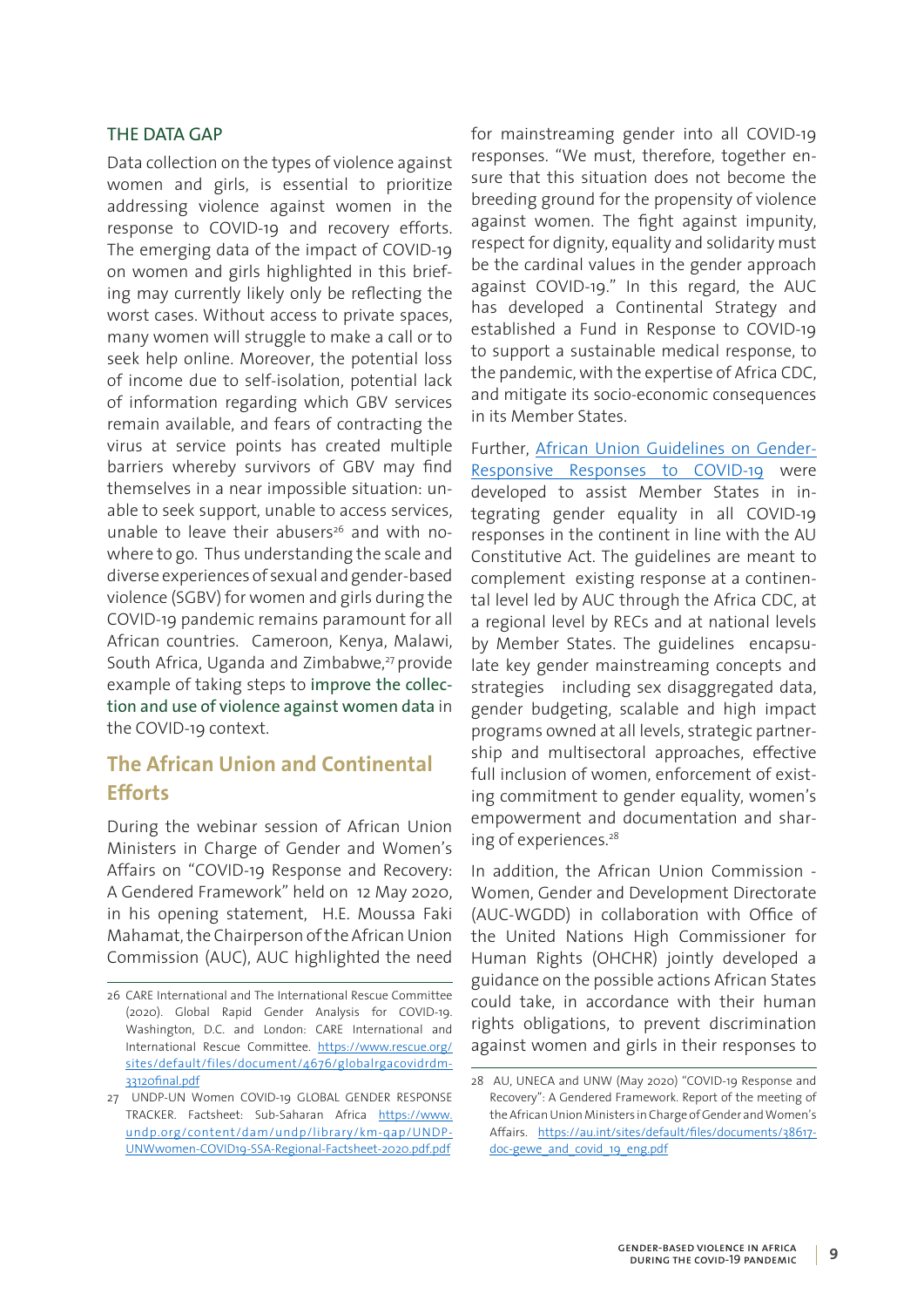COVID-19. The guidance contextualizes the issue to the lived experiences of African women, focusing on the specificities and groups of women in Africa.<sup>29</sup>

## **Notable Measures in the Africa Region30 <sup>31</sup> <sup>32</sup> <sup>33</sup>**

Three main responses and recovery strategies have been evident to date:

- 1. Strengthening services for women survivors.
- 2. Awareness-raising and campaigns.
- 3. Improving the collection and use of violence against women data in the COVID-19 context.

Overall, innovative, gender responsive measures continue to be implemented in a range of contexts.

#### **East Africa**

Ethiopia: In Hawassa City, Ethiopia, Safe City messages on prevention and response to domestic and sexual violence have been shared with religious authorities for community outreach.

Kenya: The President ordered an investigation into rising reports of violence against women and girls – including rape, domestic violence, female genital mutilation and child marriage – as a result of COVID-19 restrictions.

- 30 UNDP-UN Women COVID-19 GLOBAL GENDER RESPONSE TRACKER. Factsheet: Sub-Saharan Africa https://www. undp.org/content/dam/undp/library/km-qap/UNDP-UNWwomen-COVID19-SSA-Regional-Factsheet-2020.pdf
- 31 UNDP-UN Women COVID-19 GLOBAL GENDER RESPONSE TRACKER. Factsheet: Northern Africa and Western Asia https://www.undp.org/content/dam/undp/library/ kmqap/UNDP-UNWwomen-COVID19-NAWA-Regional-Factsheet-2020.pdf.pdf
- 32 United Nations Population Fund (UNFPA). November 2020. West and Central Africa Region COVID-19 Situation Report No. 9, https://wcaro.unfpa.org/sites/default/files/pub-pdf/ wcaro\_covid-19\_unfpa\_sitrep9-01\_31oct.pptx\_.pdf
- 33 UNFPA. West and Central Africa Region COVID-19 Situation Report No. 8, https://wcaro.unfpa.org/sites/default/files/ pub-pdf/wcaro\_covid-19\_unfpa\_sitrep8-01\_30sept.pdf

Madagascar: Has adopted a Social Emergency Plan whose beneficiaries include street merchants, washerwomen and sex workers.34

South Sudan: National helplines have been launched to assist gender-based violence survivors 24/7 by providing information and linking them to the nearest service-providers, including Family Protection Centres (VAWG one-stop centres).

Tanzania: UN Women is supporting the Government to mainstream violence-againstwomen-and-children specific information in standard operating procedures and protocols that will facilitate service providers to conduct violence against women and children screening in reported cases of COVID-19.35

Uganda: The COVID-19 Essential Services Committee of the Ministry of Health developed, with the support of UNFPA, Standard Operating Procedures (SOPs) to ensure continuity of gender-based violence, sexual and reproductive health and HIV services during the pandemic. The SOPs will enable the Ministry of Health to prioritize integrated services as part of the essential service package in COVID-19 case management.

#### **Central Africa**

Cameroon: A survey was launched by the National Bureau of Censuses and Population Studies and the Ministry of Women's Empowerment and Family, with the support of UN Women, to assess the impact of COVID-19 and governmental measures on daily life. The survey included a focus on GBV, as well as on household and care work distribution between men and women. The survey was conducted

<sup>29</sup> https://www.ohchr.org/Documents/Issues/ Women/7ActionsFinal.pdf

<sup>34</sup> OHCHR guidance note on COVID and Women's Rights https:// www.ohchr.org/Documents/Issues/Women/COVID-19\_and\_ Womens Human Rights.pdf

<sup>35</sup> UN Women, UNFPA, WHO, UNDP and UNODC. UN Joint Global Programme on Essential Services for Women and Girls Subject to Violence (2020) "COVID-19 and Essential Services Provision for Survivors of Violence Against Women and Girls" https://www.unwomen.org/en/digital-library/ publications/2020/04/brief-covid-19-and-essential-servicesprovision-for-survivors-of-violence-against-women-and-girls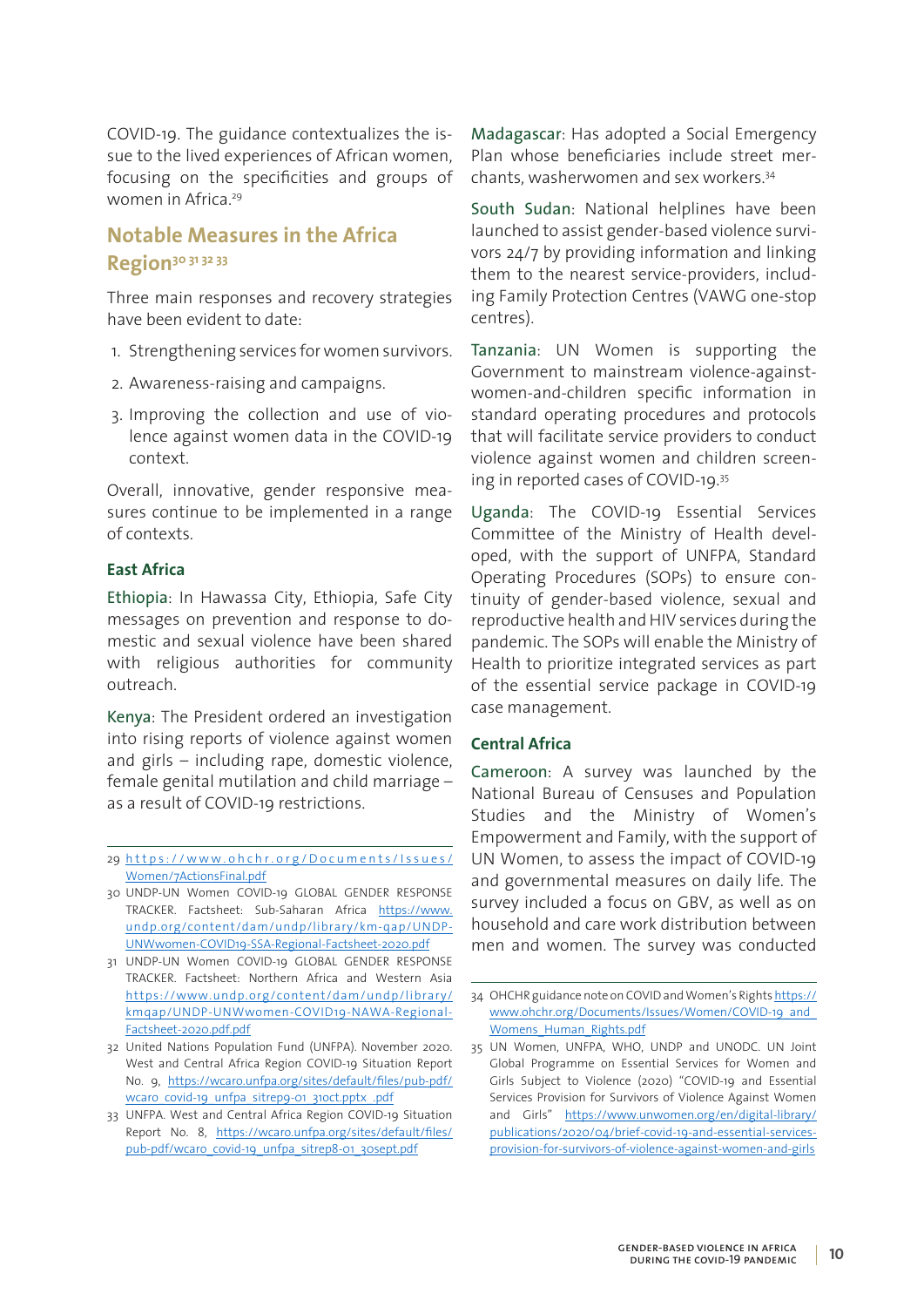online using social media platforms (WhatsApp and Facebook).<sup>36</sup>

Central African Republic: The prefectural GBV control committees of the Lobaye and Ombella M'poko were set up in October 2020, followed by capacity building training for the members of these committees on their roles, the basic concepts of GBV, and referral pathways. Training of national stakeholders on the holistic management of GBV cases was conducted, along with the evaluation of 35 health facilities on their capacities to conduct clinical GBV case management.

## **North Africa**

Egypt: The country adopted broad ranging measures to tackle violence against women during the pandemic. In consultation with UN Women, UNFPA, the World Bank and other actors, the National Council for Women in Egypt produced a policy paper titled "Egypt's Rapid Response to Women's Situation during the COVID-19 Outbreak". Egypt is currently updating the referral pathway for survivors of violence, to include hotlines and newly introduced response and reporting mechanisms. A hotline for women survivors of violence was established at the Human Rights Department of the Ministry of Interior. The Ministry of Social Solidarity kept eight women's shelters open for women and their children, providing a range of services such as consultation, legal and psychosocial support, including free of charge online therapy for women. The Ministry of Justice has proceeded with family court cases (such as on alimony payments, child custody and residence) to support women custodians during the pandemic. Courts are attended with sanitary and precautionary measures in place.

Morocco: Government institutions and civil society organizations have encouraged women to call "8350", or to communicate via the "we are all with you" platform, to report any form of violence.37 Additionally, digital services are being provided by the Ministry of Justice via a website, which includes the option to file a complaint via email. A system was also developed to link telephone hotlines to all courts, complemented by the use of a mobile app that allows victims to submit urgent complaints without having to present themselves in person at a court or at a police station.

In addition, a mobile application was set up for women at risk of violence. Operated by the Union Nationale des Femmes Marocaines (National Union of Moroccan Women - UNFM), the application provides a solution for women who are locked in with their perpetrators, by linking them, through the application, to one of twelve (12) regional centers across the country,38 without having to discuss on the phone. Remote psychological support has also been made available by the Regional Council of the College of Physicians and the Moroccan Society of Psychiatry.

Tunisia: A hotline was established at the Human Rights Department of the Ministry of Interior to support survivors of violence. In Tunisia, a temporary shelter for survivors of GBV was established fifteen days after the lockdown measures came into force. As of June 2020, 29 individuals had been assisted by this shelter (sixteen women and thirteen children). During the pandemic, the shelter enabled women to have a place to stay for fourteen days, while undergoing all necessary medical tests. After this quarantine period, a new shelter would be found for the women and girls survivors to go to.

#### **Southern Africa**

Angola: The Ministry of Social Action, Family and Women's Promotion created a helpline

<sup>36</sup> ONUFEMMES-BUCREP (2020). COVID-19 Gender Impact Rapid Assessment Survey (Covid-19 GIRAS), Rapport d'enquête, 32p. http://www.minproff.cm/wp-content/uploads/2015/05/ COVID\_final\_ENG.pdf

<sup>37</sup> OHCHR guidance note on COVID and Women's Rights https:// www.ohchr.org/Documents/Issues/Women/COVID-19\_and\_ Womens Human Rights.pdf

<sup>38</sup> More information available at: http://www.2m.ma/fr/news/ maroc-covid-19-mobilisation-active-de-lunfm-via-la-plateforme-kolonamaak-20200330/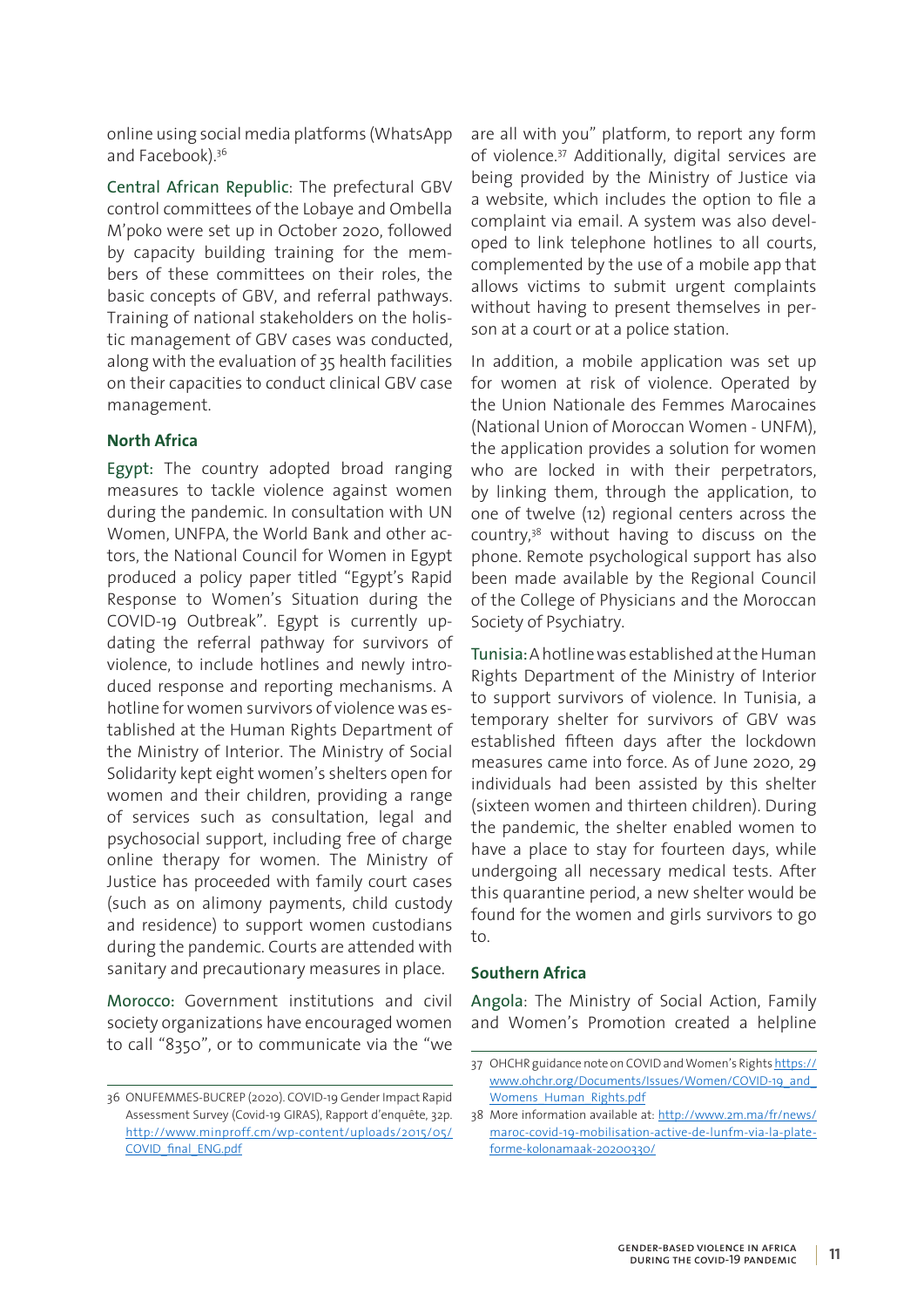whereby trained counsellors provide psychosocial assistance.

Malawi: Guidelines were developed to assist mapping of referral pathways, and community complaint mechanisms have been established. Furthermore, the Ministry of Gender, Child Development and Community Development received 940 bicycles and 60 motorcycles from the UN-European Union (EU) Spotlight Initiative for use by VAWG service-providers in communities. They are expected to ease mobility challenges for service-providers in their efforts to reach out to marginalized groups in hard-to-reach areas.

Mozambique: The Ministries of Interior and Health made national helplines available 24/7, partnering with telecommunications companies, as a means for women and girls to report safely, offering remote services where possible.

South Africa: For Level 4 of the lockdown, the courts prioritized cases involving corruption, sexual offences, gender-based violence and femicide, serious violent crimes, robbery, murder and the violation of COVID-19 regulations.

Zimbabwe: UN Women Zimbabwe country office is supporting CSOs embracing Digital Platforms for Action Towards Ending Violence & Harmful Practices Against Women & Girls in Zimbabwe. Assistance was provided to obtain toll-free hotlines to provide psychosocial and legal aid support services to women and girls' survivors of GBV remotely. UN Women also continues to support CSOs to empower communities to fight and address GBV through campaigns, radio programs, capacity building sessions for CBOs and ministries at grassroots level on GBV and referral pathway and establishment of peace huts to serve justice to women at grassroots level and obtain some reparation as well as support provision of legal aid support for survivors of violence to access formal justice systems. Continuous support was also provided to strengthening and building the agency and voices of survivors and the vulnerable by putting them at the center of the GBV response through awareness raising using edutainment models. UN Women is further supporting the Ministry of Health and Child Care to coordinate a multisectoral stakeholders' response platform for the COVID-19 response linked especially with prevention and response to VAWG/GBV. Support is also provided to the CSO ROOTS to provide shelter to survivors of SGBV and GBV.39

## **West Africa**

Burkina Faso: Actions continued in four regions, namely the East, the Sahel, the North Center and the Boucle du Mouhoun, particularly in the fight against child marriages and FGM, through the animation of safe spaces for adolescent girls to strengthen their life skills and knowledge on SRH and GBV. A total of 338 safe spaces, (194 in the East, 34 in the Sahel, 100 in the Boucle du Mouhoun, and 10 in the Center North), were opened to benefit 8,725 adolescents (6,797 girls and 1,928 boys). A total of 22 actors (social workers, frontline health workers, security agents and justice agents) in the Center-North region were trained on gender-based violence, the referral mechanism, management services, guiding principles, frontline psychological support and coordination between the different actors involved in the management of GBV cases and the WSPs in the context of COVID-19. 32 spaces were established within the framework of the CERF/COVID project for women and girls that continued to function to ensure the sustainability of the project's achievements.

Cape Verde: In a campaign to sensitise society on gender equality and the prevention of GBV during confinement, the toll-free SMS 110 line operating 24 hours a day 7 days a week, was created in partnership with the regulator and telecommunication operators to facilitate contact between GBV survivors/victims and CAV (victim support center) technicians. The Cape Verde Institute for Gender Equality and Equity (ICIEG) also set up an email service for

<sup>39</sup> UN Women ESARO (August 2020) "Regional Updates on COVID-19 Response," Zimbabwe Country Office.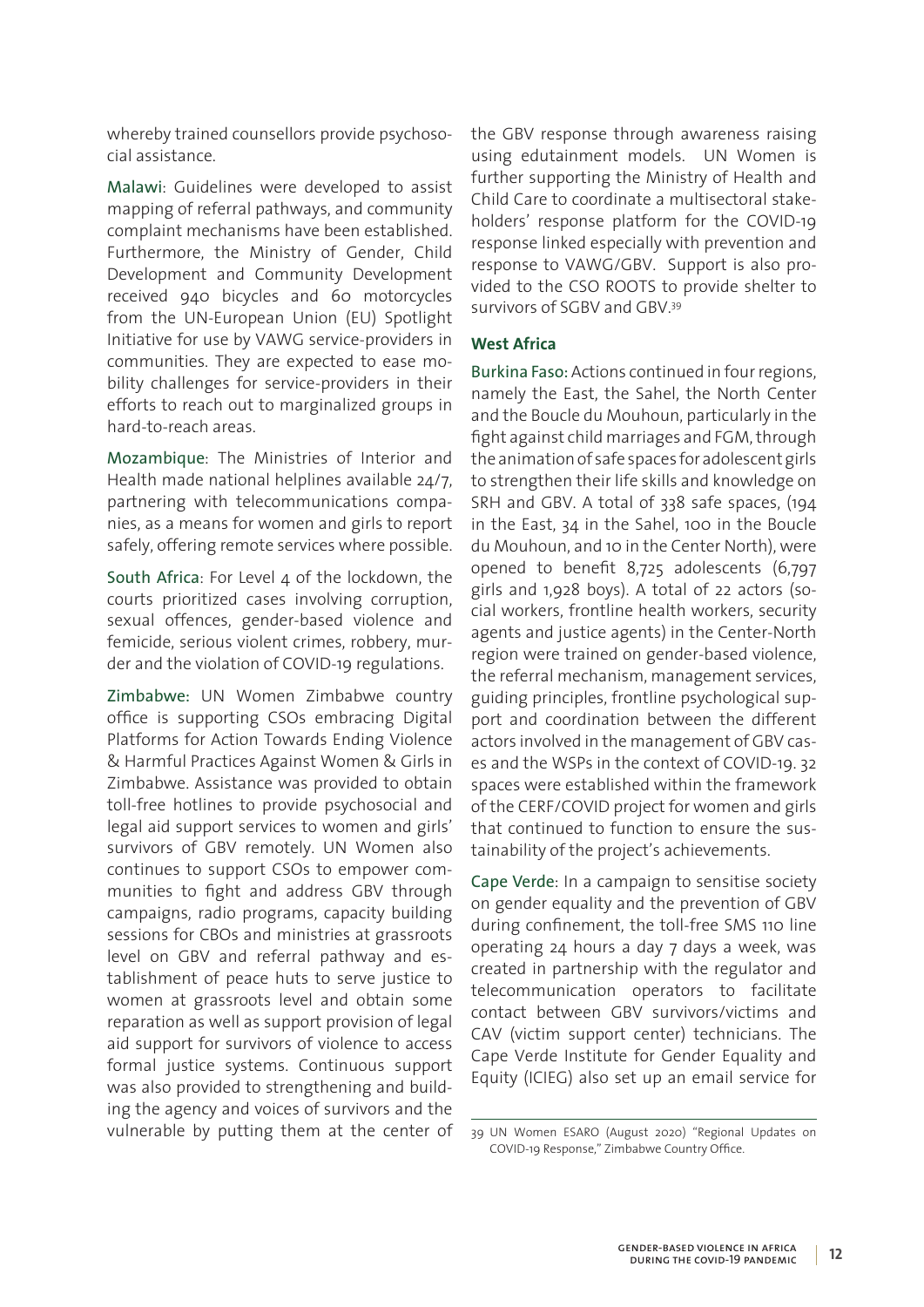GBV survivors to ask questions and request psycho social support: violencia.covid@icieg. gov.cv. With the support of UNFPA and UNDP, ICIEG produced and published the spot "Bu ka sta bo so!" (You are not alone) during the emergency period in the prime time of public and private television. In addition, an international campaign was adapted to national context with the launch of "Maskara 19", supported by UNFPA and UNDP. The campaign aims to encourage women to seek help from a situation of violence and abuse in a trusted pharmacy.

Cote d'Ivoire: The Government has reactivated the transit and reception centre for survivors set up by the Ministry of Women.

Gambia: To support the national GBV response the government in partnership with Partners, UNFPA, and the National GBV helpline aims to protect women and girls, providing increased access to information and services, including psychological first aid services. During the month of October, 1723 calls were received through the GBV helpline. Out of these, 126 received support and services and 524 received online remote psychological first aid services.

Liberia: The President of George M. Weah, declared rape as a national emergency and called for the development of a National Roadmap by multi-stakeholders to end SGBV in Liberia upon noticing the increase in the number of SGBV cases in Liberia. This has been made possible through the ongoing programming under UN-EU Spotlight Initiative and the GoL/UN SGBV Joint Programme in which UN Women holds the technical leadership role and as the lead on the Prevention Pillars on both Programmes in collaboration with other RUNOs and Government key line Ministries.

Similarly, in a bid to end female genital mutilation and its increase during COVID-19, traditional practitioners were economically empowered to be self-reliant and gradually abandoning the practice of FGM. A total of 300 traditional practitioners were empowered. Those who embarked on climate smart

Agriculture programmes recently harvested their first produce of rice in Sunkey Town, Todee Monteserrado County. In his remarks during the harvest, the Head of the National Traditional Council of Chiefs and Elders, Chief Zarnza Korwar said thus, "We have come to tell our people that the culture in Liberia is not going to be destroyed but rather, it will be modernized."

Niger: With the support of UN Women and UNFPA, the Federal Ministry of Women's Affairs produced jingles to be played during radio programmes promoting COVID-19 safety and hygiene directives, as well as reporting channels for survivors of sexual and genderbased violence.

Sierra Leone: In October, UNFPA Sierra Leone renewed a messaging campaign targeting more than 31,200 mobile phone users across the country with text messages on ending genderbased violence. With the support of Irish Aid and the Government of China, together with UN Women, UNFPA Sierra Leone is supporting seven government one-stop centers providing services to GBV survivors nationwide. In Quarter 3, the centers provided assistance to survivors in 111 cases of sexual penetration (minors), four cases of rape, and four instances of domestic violence.

Togo: Within the framework of the Assistance Project for Survivors of Violence through the Digital Solution: Automated WhatsApps Chatbot, UNFPA Togo supported the Groupe de Réflexion Femme Démocratie et Développement building the capacity of the managers of thirteen listening centers, paralegals, members of the community platform and other actors involved in the fight against GBV to strengthen resilience of women and girls. At least 200 actors involved in the promotion and protection of women's rights were trained on sexual abuse and exploitation, GBV and crises.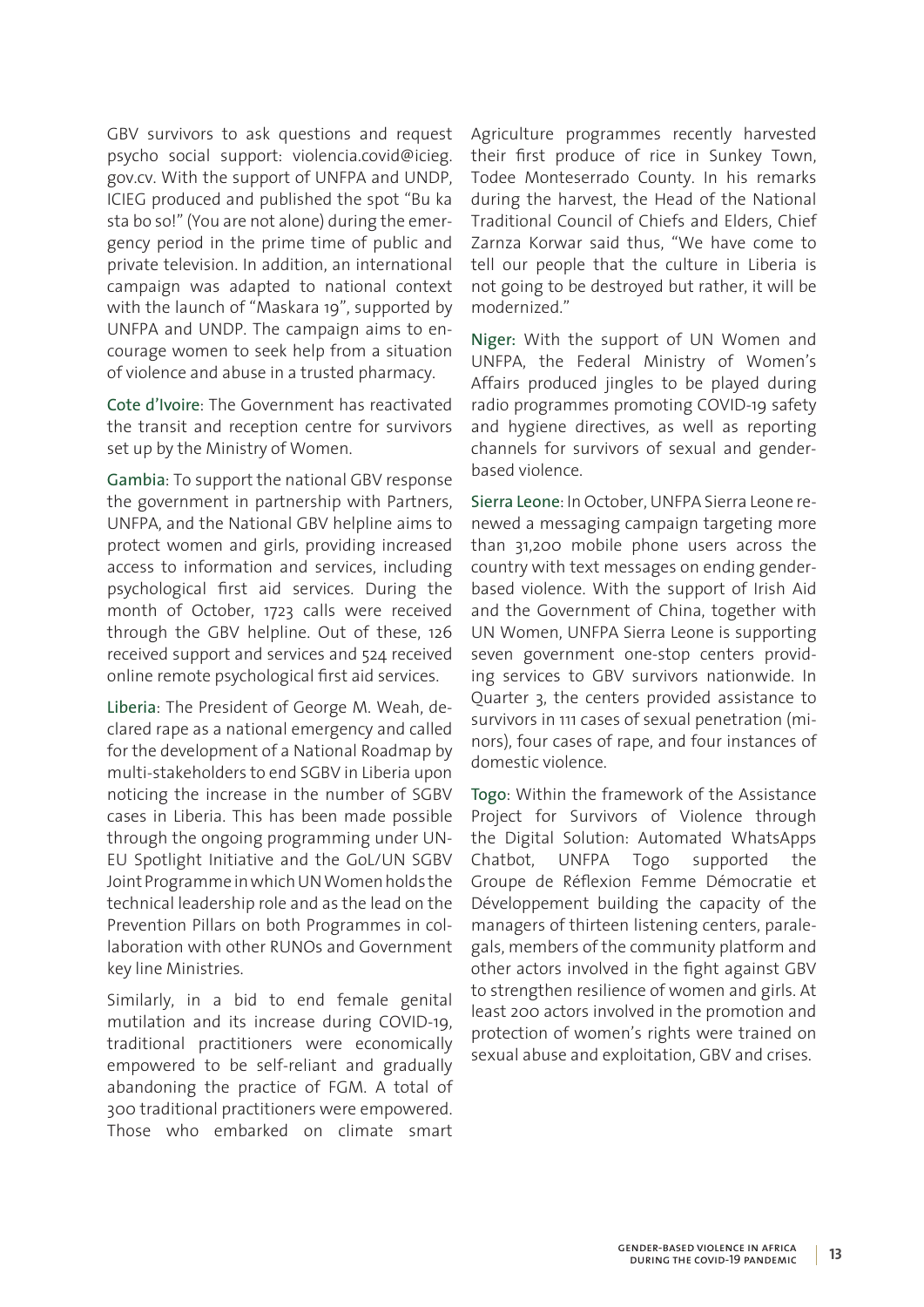## **National responses to COVID-19 must include:**



**Services to address** violence against women and girls, including increased resources to support shelters, hotlines and online counselling. These essential services should be expanded and adapted to the crisis context to ensure survivors' access to support.



A strong message from law enforcement that impunity will not be tolerated. Police and Justice actors must ensure that incidents of VAWG are given high priority and care must be taken to address the manifestations of violence emerging in the context of COVID-19.

Psychosocial support for women and girls affected by the outbreak, gender-based violence survivors, frontline health workers and other frontline social support staff must be prioritized.

Source: UN Women (2020)

## **Continental Level Priorities to Addressing Gender-based Violence during COVID-19**

In some African Union (AU) Member States, COVID-19 cases have begun to rise again, signaling that a second wave is starting. As a first priority, it is crucial for Member States, UN System, donors, policymakers, and implementing organizations to coordinate and prioritize GBV prevention, response, and risk mitigation approaches as essential parts of COVID-19 related programming. The high GBV levels are at odds with GEWE commitments at national and continental levels including the aspiration under Agenda 2063 to realise "human security and a sharp reduction in violent crime".

The African Union Guidelines for gender-responsive interventions to COVID-19 and Gender mainstreaming and integration are at the heart of its COVID-19 responses.40 Recognizing that the rights of women and girls to physical

and psychological integrity are often compromised when women are subjected to violence and violation; the AU has outlined clear guidance for moving forward. The African Union Guidelines for gender-responsive interventions to COVID-19 in the continent will demand continued efforts to support leadership and effective participation of local women and girls, and persons with disabilities in all decisionmaking processes in addressing COVID-19.4142

#### The African Union Guidelines have prioritized:

• Increased budgetary allocation from the various special Funds set up at national or continental levels and mobilize more resources from international development partners and other sources to be dedicated specifically for national rapid-responses to protect women and girls from GBV.

<sup>40</sup> African Union (May 2020) "Framework Document on the Impact of COVID-19 on Gender Equality and Women's Empowerment: African Union Guidelines on Gender Responsive Responses to COVID-19", https://au.int/sites/default/files/documents/38617-doc-gewe\_and\_covid\_19\_eng. pdf

<sup>41</sup> Ibid

<sup>42</sup> OHCHR and AU WGDD jointly developed a guidance on the possible actions African States could take, in accordance with their human rights obligations, to avoid discrimination against women and girls in their responses to COVID-19. The guidance contextualizes the issue to the lived experiences of African women, focusing on the specificities and groups of women in Africa. OHCR and African Union "Possible Actions and Women's Rights and COVID-19. https://www.ohchr.org/ Documents/Issues/Women/7ActionsFinal.pdf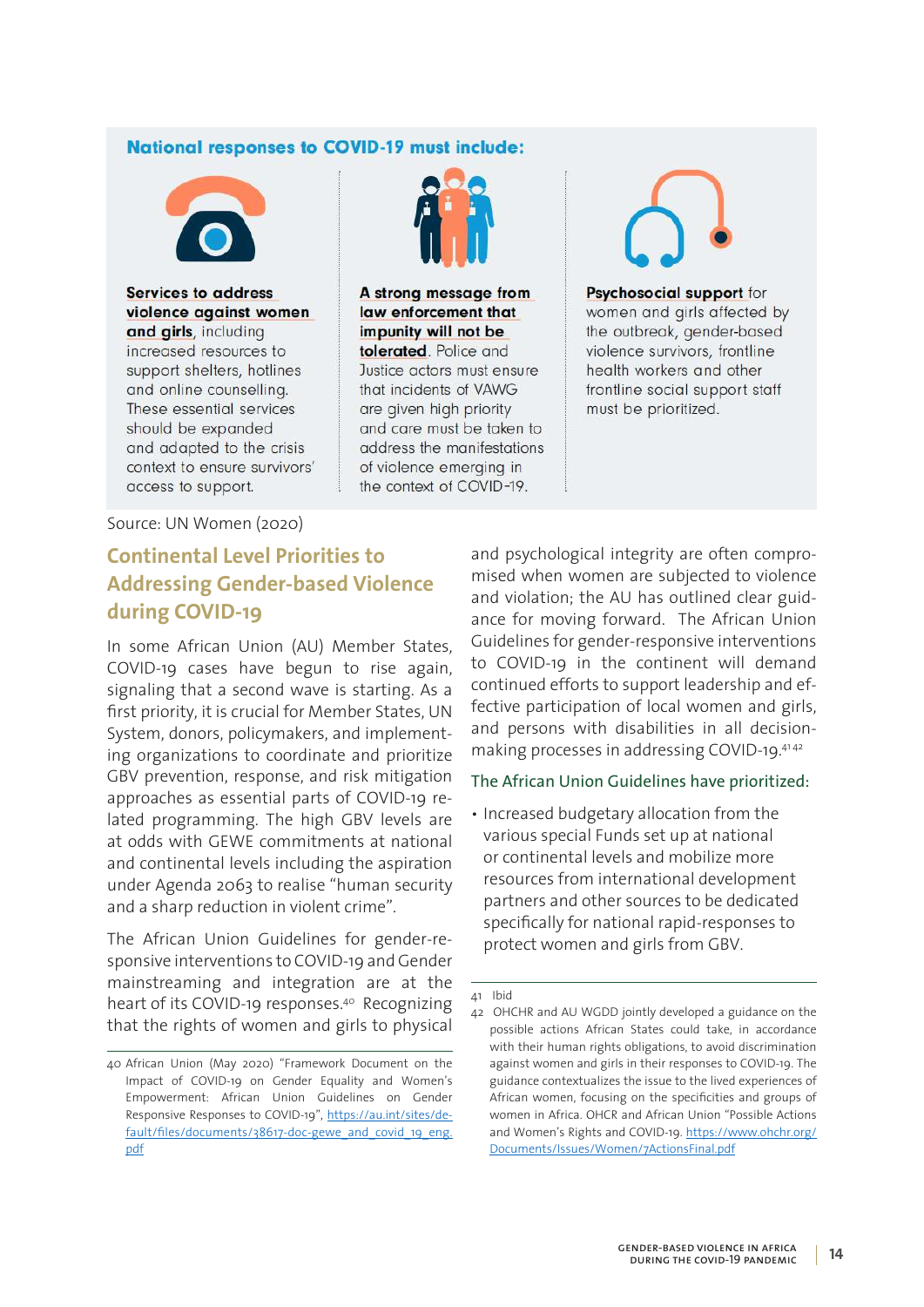- Setting up free hotlines to report domestic violence and strengthen services for all survivors of domestic violence.
- Vigilantly disseminate information and develop awareness-raising campaigns to combat domestic violence during the lockdowns.
- Establish or strengthen existing emergency shelters, safe houses and one stop centres for survivors of GBV.
- Provide psychosocial support for women who experience GBV, this may include online counselling services.
- Establish or strengthen existing special units within the police to deal with domestic violence during this period of COVID-19.
- Enhance the awareness and capacity of police and judiciary to recognise and respond to violence against women.
- Create special mechanisms to ensure that perpetrators of violence are speedily prosecuted and convicted.

In 2020, answering the UN Secretary General's global call on GBV and COVID-19, 30 African UN Member States agreed to make ending violence against women and girls a key part of their response plans for COVID-19. Several have followed through with essential services, such as shelters, helplines and other reporting mechanisms. Yet, much remains to be done to ensure that violence against women and girlsrelated services become an integral part of their national and local COVID-19 response plans. However, there remains need to adequately fund and sustain these measures overtime.43 <sup>44</sup>

## **Recommendations**

In light of the above AU guidelines, policy priorities, response and recovery efforts to address GBV during COVID-19 will need to include the following measures that have proven to be effective.45 <sup>46</sup>

These recommendations are inspired by key priorities of action identified in diverse reports and studies developed by AU, UN and partners.

Member States need to ensure that institutional mechanisms are fully responsive to the rights and needs of women and girls during this COVID-19 period.

- Enhance awareness for authorities to understand the increased risk of sexual and gender-based violence (SGBV) and other forms of violence and abuse during the pandemic as well as the gendered impact of the crisis.
- Ensure that national COVID-19 cells/ taskforces have trained SGBV focal points working on integration of SGBV into national response plans to COVID-19.
- Short and long-term SGBV services should be prioritized and categorized as life-saving due to the negative and often life-threatening impacts of SGBV on individuals, their families, social cohesion and economic stability.
- Take measures to address the interlinkages between GBV and HIV, recognizing GBV is not only a driver of vulnerability that increases risk to HIV, but also as a risk factor that can undermine the optimal effectiveness

<sup>43</sup> Un Women (November, 2020) "Press Release: As impact of COVID-19 intensifies, UN Women calls for concrete actions to respond to the concurrent shadow pandemic". Press Release: As impact of COVID-19 intensifies, UN Women calls for concrete actions to respond to the concurrent shadow pandemic | UN Women – Headquarters

<sup>44</sup> UN Women (September, 2020) "COVID-19: Only one in eight countries worldwide have measures in place to protect women against social and economic impacts, new data shows"COVID-19: Only one in eight countries worldwide have measures in place to protect women against social and economic impacts, new data shows | UN Women – Headquarters

<sup>45</sup> United Nations (April 2020) "Policy Brief: The Impact of COVID-19 on Women" Page 17-18. https://www.un.org/sexualviolenceinconflict/wp-content/uploads/2020/06/report/ policy-brief-the-impact-of-covid-19-on-women/policy-briefthe-impact-of-covid-19-on-women-en-1.pdf

<sup>46</sup> UN Women, UNFPA, WHO, UNDP and UNODC. UN Joint Global Programme on Essential Services for Women and Girls Subject to Violence (June 2020) "COVID-19 and Essential Services Provision for Survivors of Violence Against Women and Girls" https://www.unwomen.org/en/digital-library/ publications/2020/04/brief-covid-19-and-essential-servicesprovision-for-survivors-of-violence-against-women-and-girls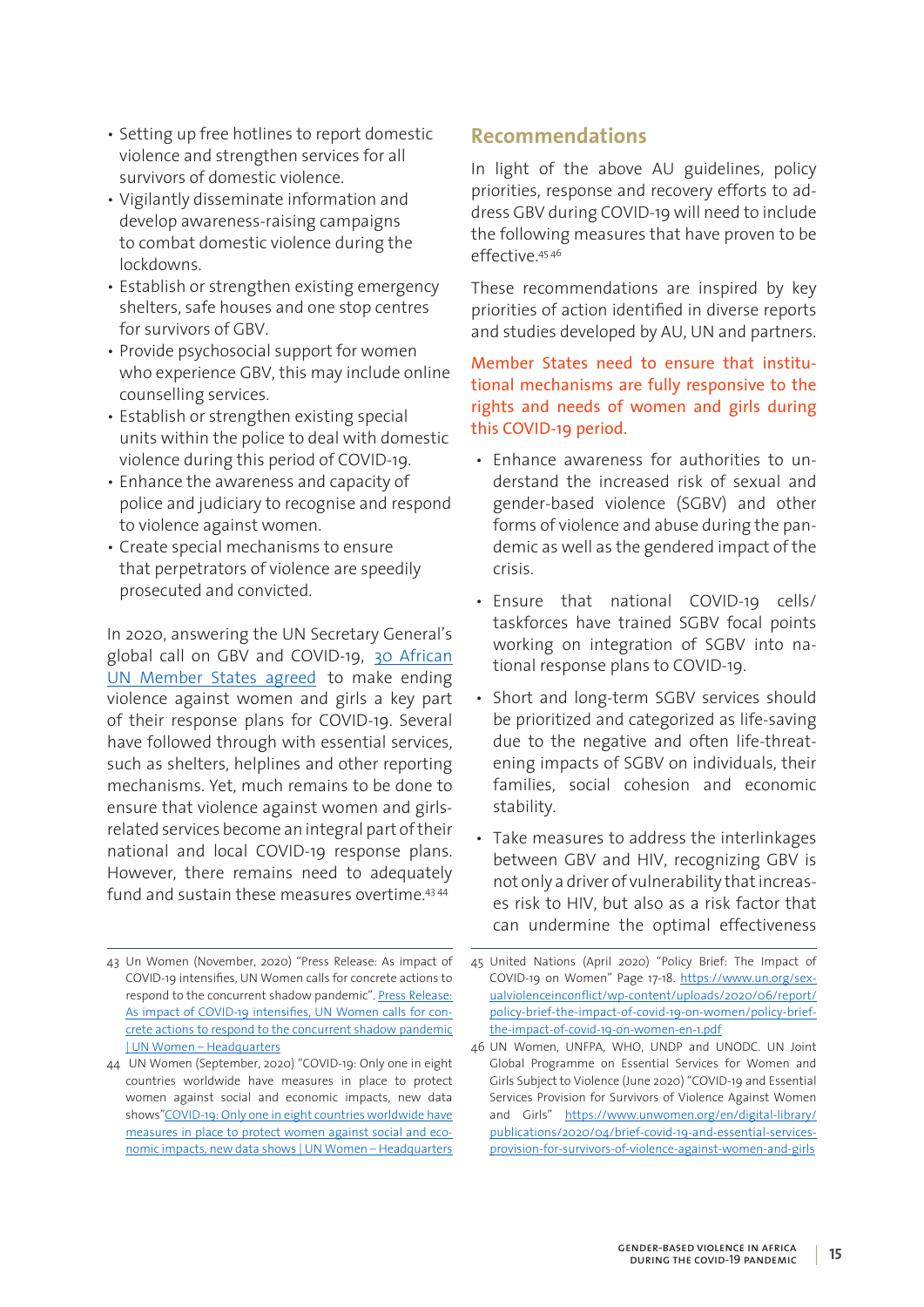and impact of HIV services and investments made in Africa's AIDS response.

- Offer trainings (with modifications to be attended remotely or online) on risks of SGBV and how to handle disclosures and share the services available in a survivor-centred way.
- Ensure that those at risk/survivors of SGBV are engaged in the design/selection of quarantine/isolation centres and that centres preserve the Dignity, Access, Participation and Safety of all. The centres should also follow all standards outlined in The International Federation of Red Cross and Red Crescent Societies (IFRC) Minimum **Standards**
- In contexts where curfews are or will be implemented, persons at risk/survivors of SGBV fleeing their homes during curfew times should be supported and not put at further risk. Clear guidance for security forces can be developed (such as sharing of SGBV referral pathways). There is a need to work with government authorities and local organizations to develop and disseminate a revised referral pathway.
- Ensure that health workers have the necessary skills and resources to deal with sensitive sexual and gender-based violencerelated information, that any disclosure of SGBV be met with respect, sympathy and confidentiality and that services are provided with a survivor-centred approach.
- Integrate SGBV risk mitigation into all aspects of the epidemic response and ensure it is included in national contingency/ preparedness and humanitarian response plans, including providing tools and methodologies for risk mitigation and prevention of SGBV in any cash and voucher (CVA) based programming, especially related to food security; conducting safety audits; health and water, sanitation, and hygiene (WASH) responses.
- Put in place multi-sectoral and multistakeholders, robust, vulnerability tailored, efficient, transparent and well-coordinated adaptive social protection policies and programs that address social and economic risks specific to women and girls that result in SGBV.
- Strengthen the integration of prevention efforts and services to respond to violence against women into COVID-19 response plans; including services to those living in displacement settings.
- Designate domestic violence shelters as essential services and increasing resources to all providers including civil society groups on the front line of response.
- Expand the capacity of shelters for victims of violence by re-purposing other spaces, such as empty hotels, or education institutions, to accommodate quarantine needs, and integrating considerations of accessibility for all.
- Designate safe spaces for women where they can report abuse without fear or harm.
- Ensure continuity of essential services such as access to safe birth, antenatal and postnatal care and immunization programmes, continued access to sexual and reproductive health services, women's access to family planning, child and adolescent health services and other critical services as these provide opportunity to report abuse.

Stakeholders need to step up advocacy and awareness campaigns, including targeting men and boys.

- Engage men and boys as well as traditional and religious leaders in GBV prevention, response and coordination initiatives.
- Media (Visual, Audio, Print, Online) in the current context have a larger audience than ever before, as one of the main mediums for information, connection and exchange during this pandemic. It is critical for media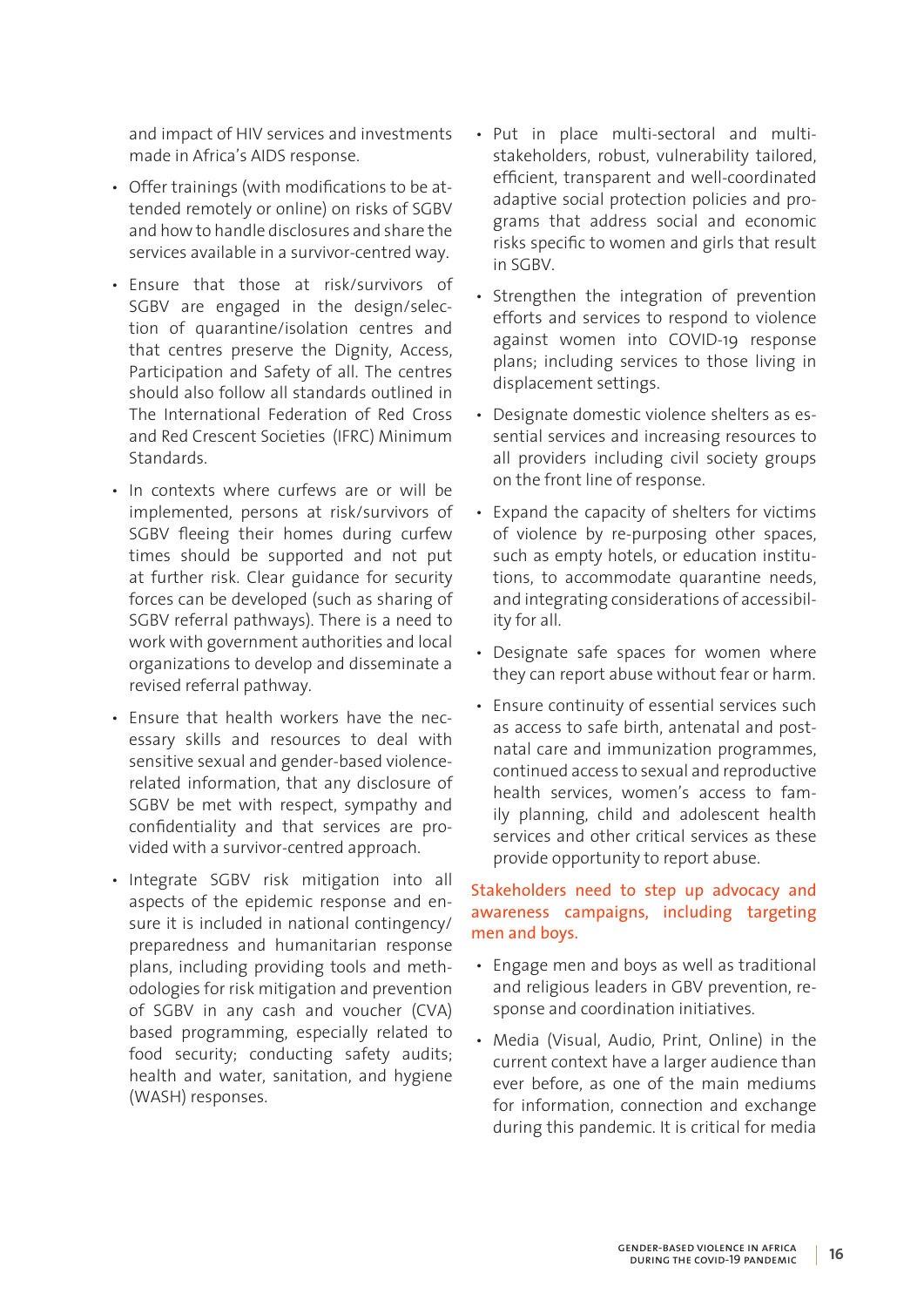outlets to continue raising the visibility of violence against women and children, to ensure to ensure that messages are framed to include SGBV and COVID-19 with a clear understanding that violence against women is not a new phenomenon. 47

- Organize gender-sensitive media training for journalists and media to strengthen their capacity to apply a gender lens in their reporting, language use, representation and addressing of GBV.
- Disseminate messages on sexual and gender-based violence in the context of COVID-19 through social media, radio and/ or TV programmes; establishing remote social/psychosocial support such as virtual chat groups. The messaging should cater to the specific needs of persons with disabilities (particularly women and girls) for example through sign language, accessible digital technology, captioning, relay services, text messages, easy-to-read and plain language.
- Step up continental advocacy utilising the proposed African Union led continent wide Campaign and the African Women's Decade as advocacy platforms for Zero Tolerance to SGBV in Africa.

## African Union, Member States and development partners need to support the strengthening of data and evidence.

• The impact of measures to curb COVID-19 is bound to disproportionately affect certain groups, including victims and survivors of domestic violence, homeless women, older women, women and girls with disabilities, and women and girls living with HIV. Women and girls who are deprived of their liberty, displaced, refugees, asylum seekers, migrants and those living in conflict affected areas are particularly at risk during the COVID-19 emergency.48

- Given the limited documented evidence regarding the scale and dimensions of GBV within the context of COVID-19, as well how best to respond through programmatic action, there is a need for additional research, monitoring and evaluation activities. 49
- Enhance capacity of GBV data collection, including through common reporting tools, capacity building programs at state and community levels and multi-sector collaboration including with universities and research institutions.
- Ensure that data from Ministry of Health and key line Ministries responding to COVID-19 is disaggregated by sex, age and disability.
- Ensure that emergency preparedness and response plans are based on thorough gender analyses, considering gendered roles, risks, responsibilities, and social norms, and accounting for the unique capabilities and needs of other vulnerable populations. This includes ensuring that prevention and response measures address women's and girls' caregiving burdens and heightened sexual and gender-based violence (SGBV) risks.
- Surveillance and response systems that include disaggregated health-related data by age, sex, pregnancy status and disability to ensure that those at most risk of sexual and gender-based violence are identified and have equal access to services, resources and opportunities.
- Strengthen monitoring of the implementation of the key continental commitments to

<sup>47</sup> UN Women (May 2020) Brief: *Prevention*: *Violence against women and girls* and *COVID-19*. https://www.unwomen. org/-/media/headquarters/attachments/sections/library/ publications/2020/brief-prevention-violence-against-women-and-girls-and-COVID-19-en.pdf?la=en&vs=3049

<sup>48</sup> United Nations Office on Drugs and Crime (UNODC) Coronavirus Disease (COVID-19) response – UNODC Thematic Brief on gender-based violence against women and girls. https://www.unodc.org/documents/Advocacy-Section/ GBVAW\_and\_UNODC\_in\_COVID19\_final\_7Apr2020.pdf

<sup>49</sup> CARE (2020) Gender-Based Violence (GBV) And Covid-19: The Complexities of Responding To "The Shadow Pandemic" https://www.care-international.org/files/files/GBV\_and\_ COVID\_19\_Policy\_Brief\_FINAL.pdf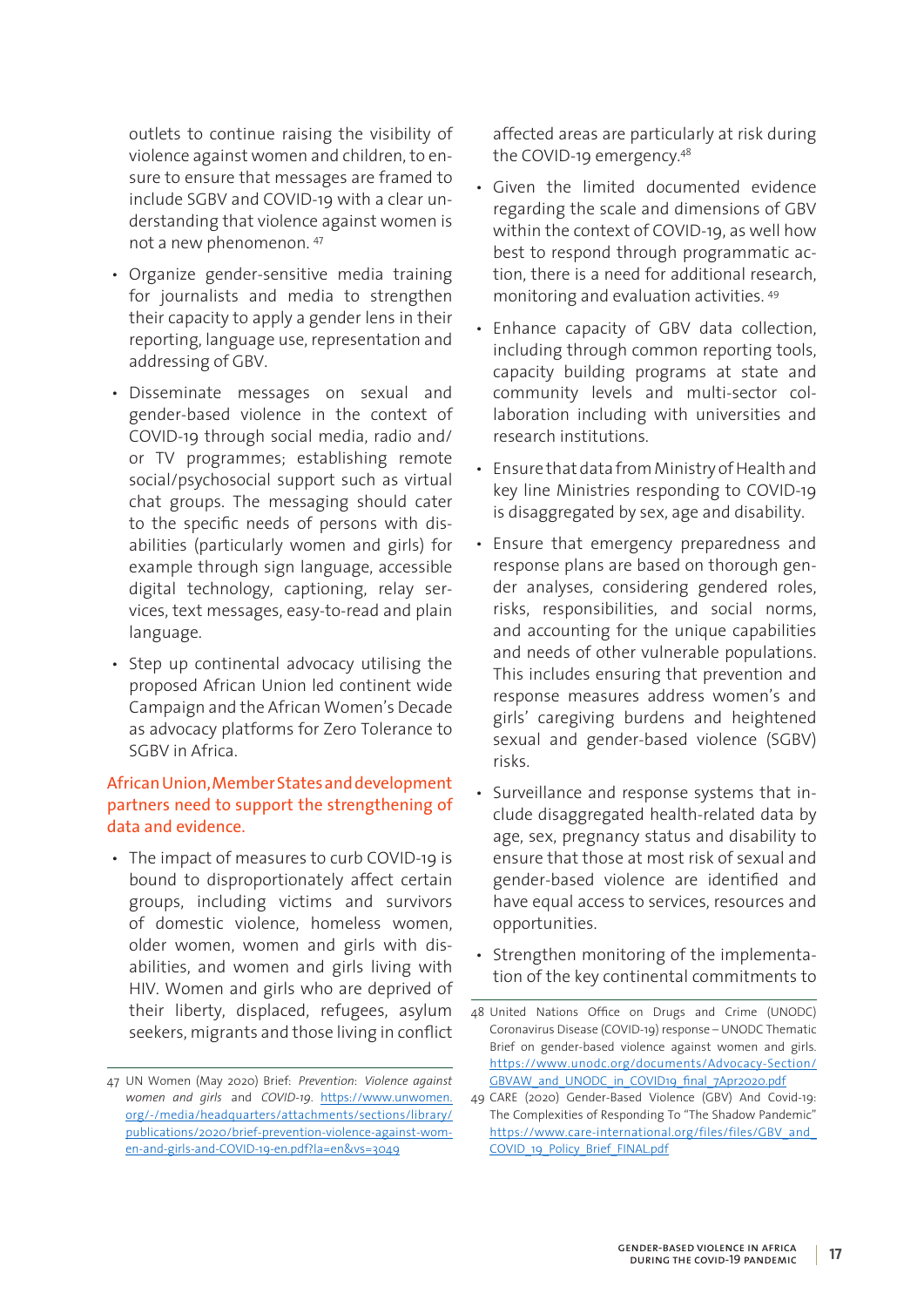end GBV at national, regional and global levels through consistent reporting under the Maputo Protocol, the Solemn Declaration on Gender Equality in Africa (SDGEA) and other relevant frameworks.

Member States and development partners need to sustain commitment to adequately fund strategies for ending GBV during the COVID-19 pandemic.

- Ensure earmarked budgets are in place in sector ministries – including human and technical resources – to fund the priorities over the short, mid and long-terms. The integration of prevention of violence against women and girls into all policy and funding frameworks can sustain resources for relevant national and community level initiatives.
- Support and funding of community-based education and training campaigns is critical to raise awareness about violence against women as a violation of women's enjoyment of their human rights.
- Mainstream gender in all private sector engagement and ensure that it is proactively built into its thought leadership and advocacy functions
- Ensure that gender dimensions are embedded within existing private sector funding programs.
- Ensure that allocations of funding during and in the wake of the pandemic support programmes to prevent and respond to violence against women and girls and promote women's human rights.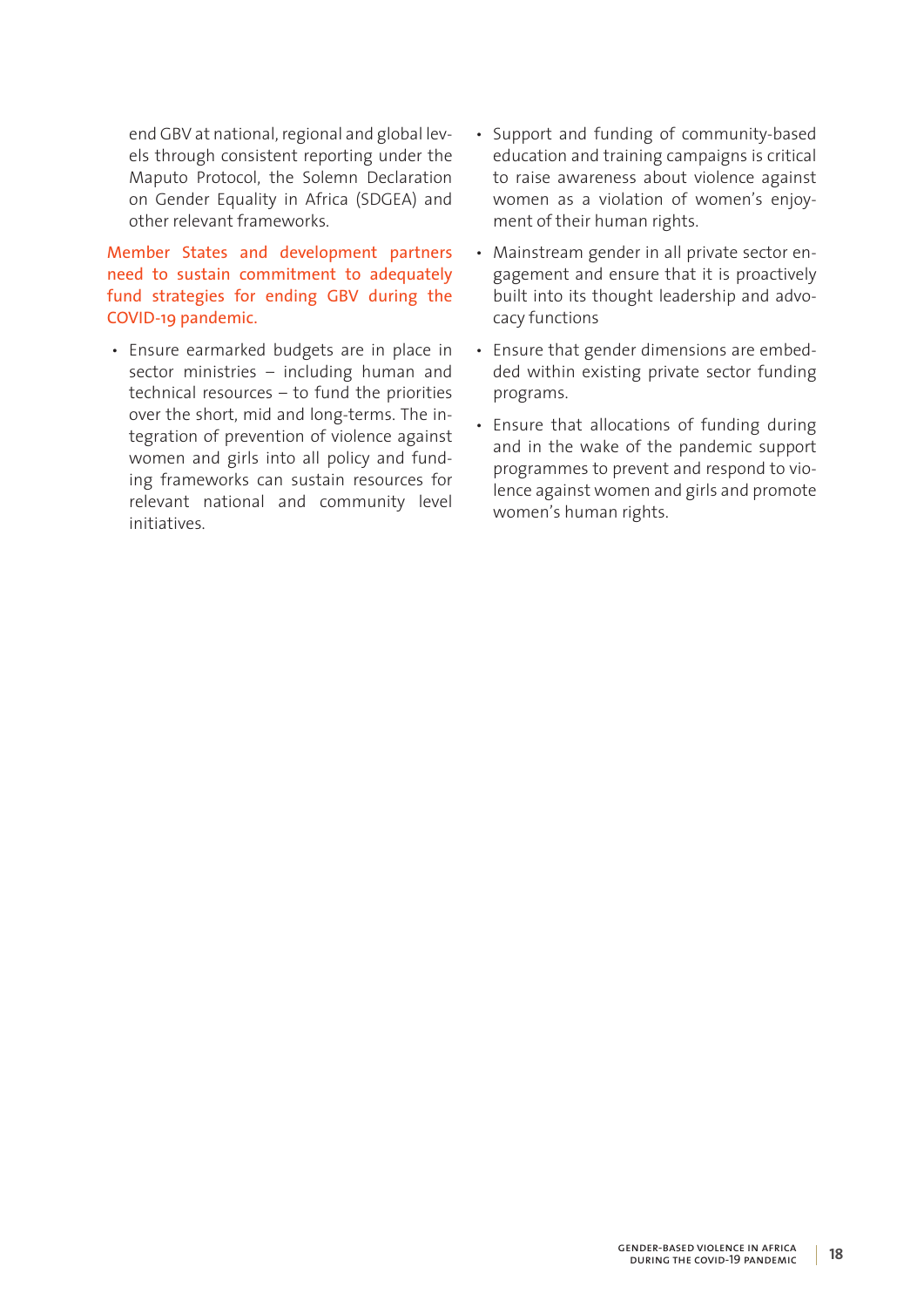## **Acronyms and Abbreviations**

| <b>Africa CDC</b> | Africa Centres for Disease Control and Prevention                      |
|-------------------|------------------------------------------------------------------------|
| AU                | African Union                                                          |
| <b>AUC</b>        | African Union Commission                                               |
| <b>AUC-WGDD</b>   | African Union Commission - Women, Gender and Development Directorate   |
| COVID-19          | coronavirus disease                                                    |
| EU                | European Union                                                         |
| <b>CSO</b>        | Civil Society Organization                                             |
| EAC               | East African Community                                                 |
| <b>FGM</b>        | female genital mutilation                                              |
| <b>GBV</b>        | gender-based violence                                                  |
| <b>HIV</b>        | human immunodeficiency virus                                           |
| <b>OHCHR</b>      | Office of the United Nations High Commissioner for Human Rights        |
| <b>RUNO</b>       | Recipient United Nations organizations                                 |
| <b>SGBV</b>       | sexual and gender- based violence                                      |
| <b>SOPs</b>       | <b>Standard Operating Procedures</b>                                   |
| <b>UN</b>         | <b>United Nations</b>                                                  |
| <b>UNFPA</b>      | United Nations Population Fund                                         |
| <b>UN Women</b>   | United Nations Entity for Gender Equality and the Empowerment of Women |
| <b>VAW</b>        | violence against women                                                 |
| <b>VAWG</b>       | violence against women and girls                                       |
|                   |                                                                        |